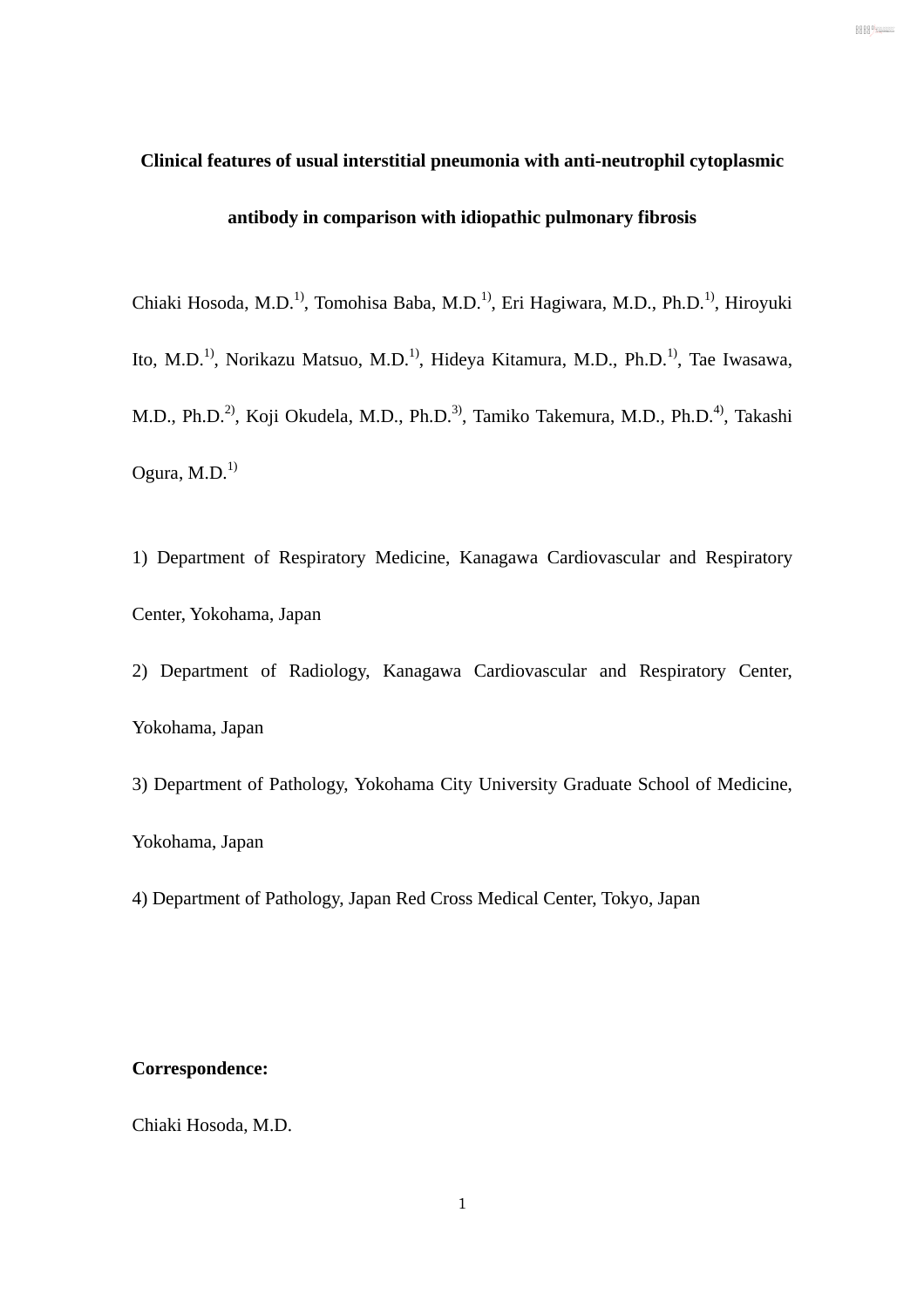Department of Respiratory Medicine, Kanagawa Cardiovascular and Respiratory Center,

6-16-1 Tomioka-higashi, Kanazawa-ku, Yokohama 236-0051 Japan

TEL: +81-45-701-9581

FAX: +81-45-701-9607

E-mail address: ms03hosoda@gmail.com

#### **Summary at a glance**

This is the first study to report on a direct comparison of pathologically-proven usual interstitial pneumonia associated with MPO-ANCA (ANCA/UIP) and idiopathic pulmonary fibrosis (IPF). This study shows some radiological and pathological characteristics and better responsiveness to immunosuppressive therapy in ANCA/UIP compared to IPF.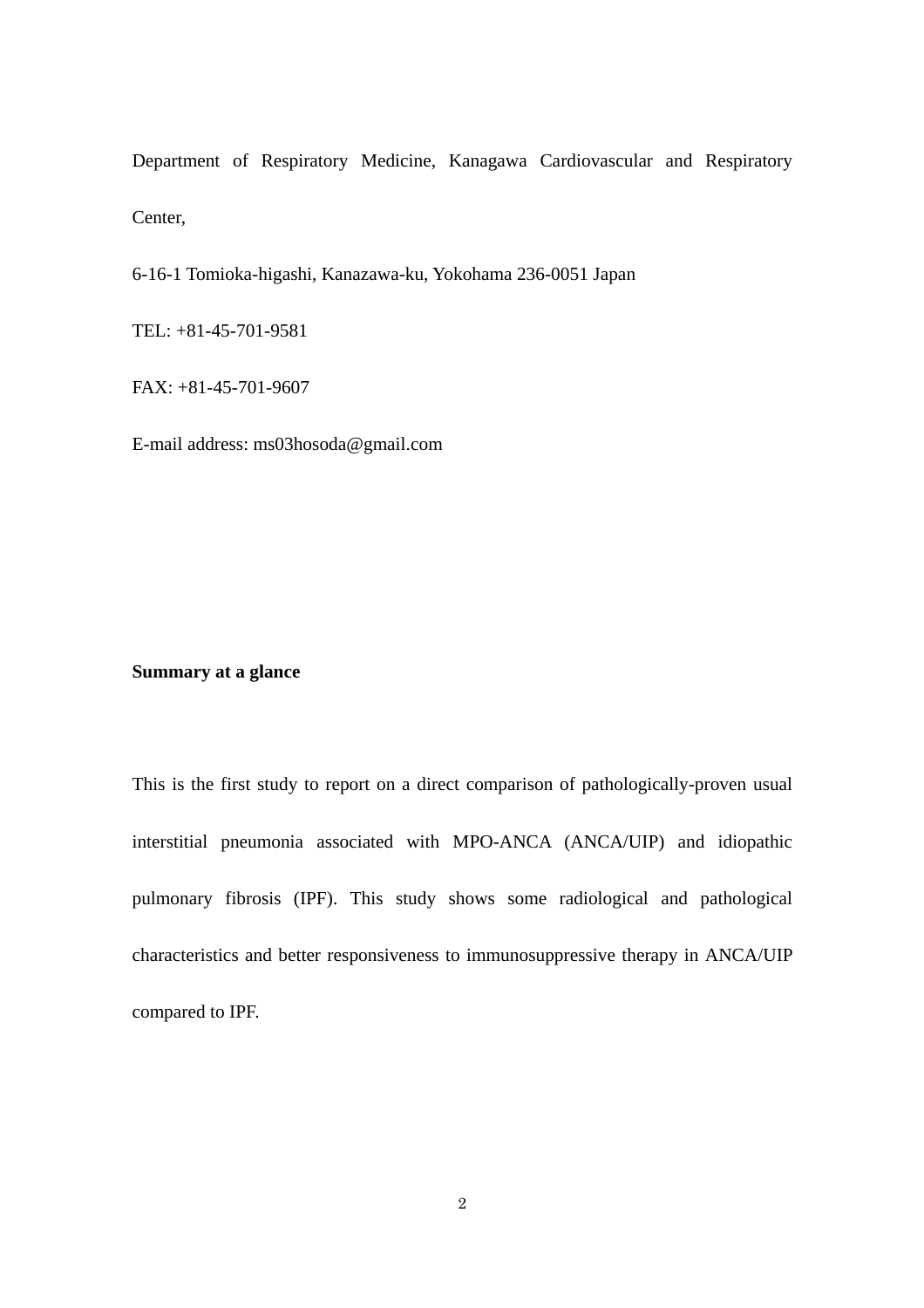#### **ABSTRACT**

*Background and objective*: Myeloperoxidase anti-neutrophil cytoplasmic antibody **(**MPO-ANCA) is occasionally positive in patients with usual interstitial pneumonia (UIP). However, the differences from idiopathic pulmonary fibrosis (IPF/UIP) have not well documented. We aimed to clarify the clinical, radiological, and pathological features of UIP associated with MPO-ANCA (ANCA/UIP).

*Methods*: We retrospectively reviewed the medical records of consecutive 12 ANCA/UIP patients not manifesting microscopic polyangitis and 108 IPF/UIP patients with no autoantibodies, both diagnosed by surgical lung biopsy.

*Results*: There was no significant difference in clinical background, laboratory results, and pulmonary function test between ANCA/UIP patients and IPF/UIP patients except for the percentage of bronchoalveolar lavage neutrophils. HRCT showed subpleural reticulation in both groups. Increased attenuation around honeycombing and cysts was significantly observed in ANCA/UIP. Pathologically, ANCA/UIP had more prominent inflammatory cell infiltration, lymphoid follicles with germinal centers, and cellular bronchiolitis. During the disease course, three of 12 patients (25%) developed microscopic polyangitis. Immunosuppressive treatment tended to be more effective in ANCA/UIP patients, and the survival time in ANCA/UIP patients tended to be longer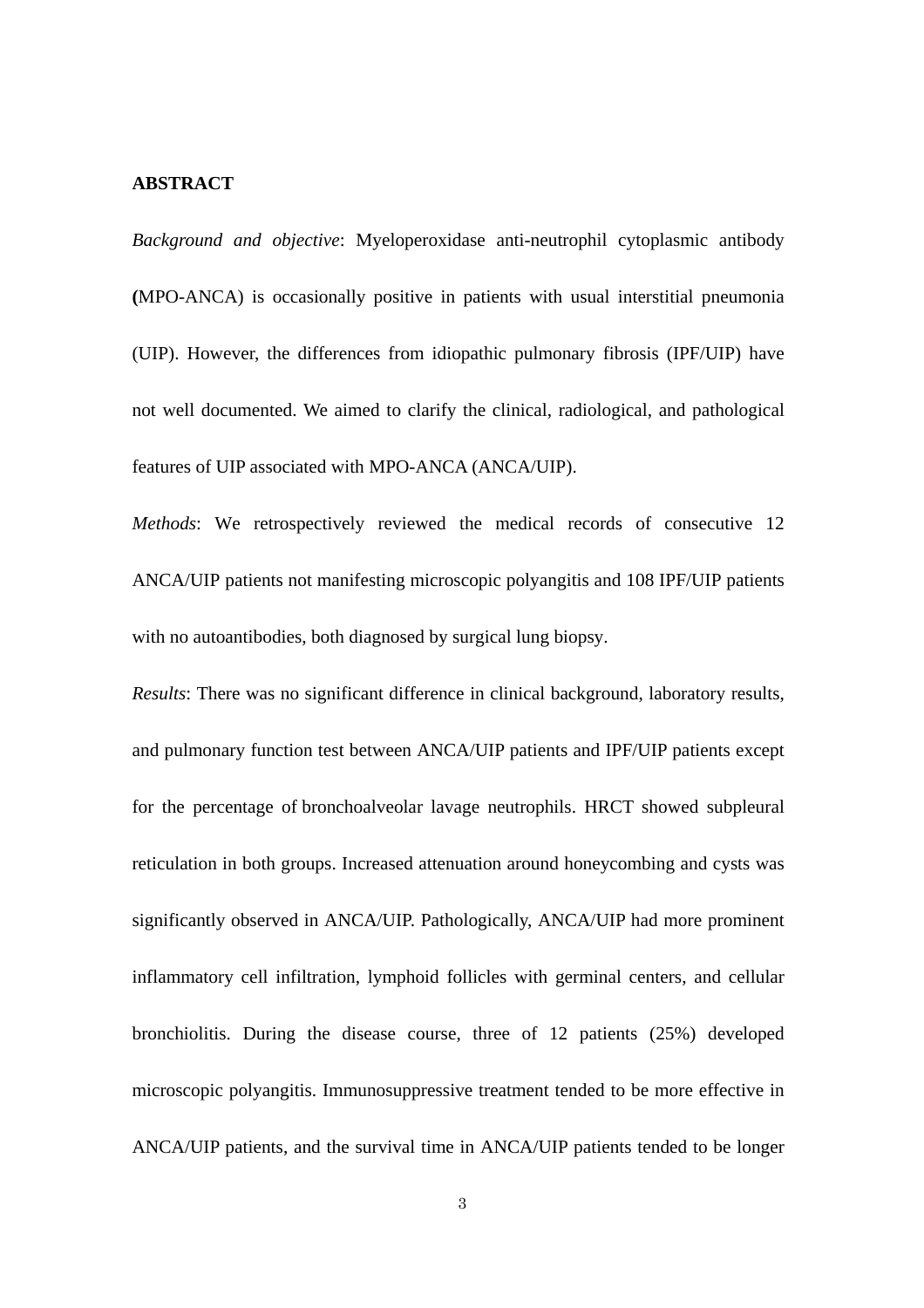than those with IPF/UIP.

*Conclusion*: ANCA/UIP may be distinguishable from IPF/UIP with combination of HRCT findings of increased attenuation around honeycombing and cysts and some of the characteristic pathological findings. In contrast to IPF/UIP, immunosuppressive treatment could be a therapeutic option for ANCA/UIP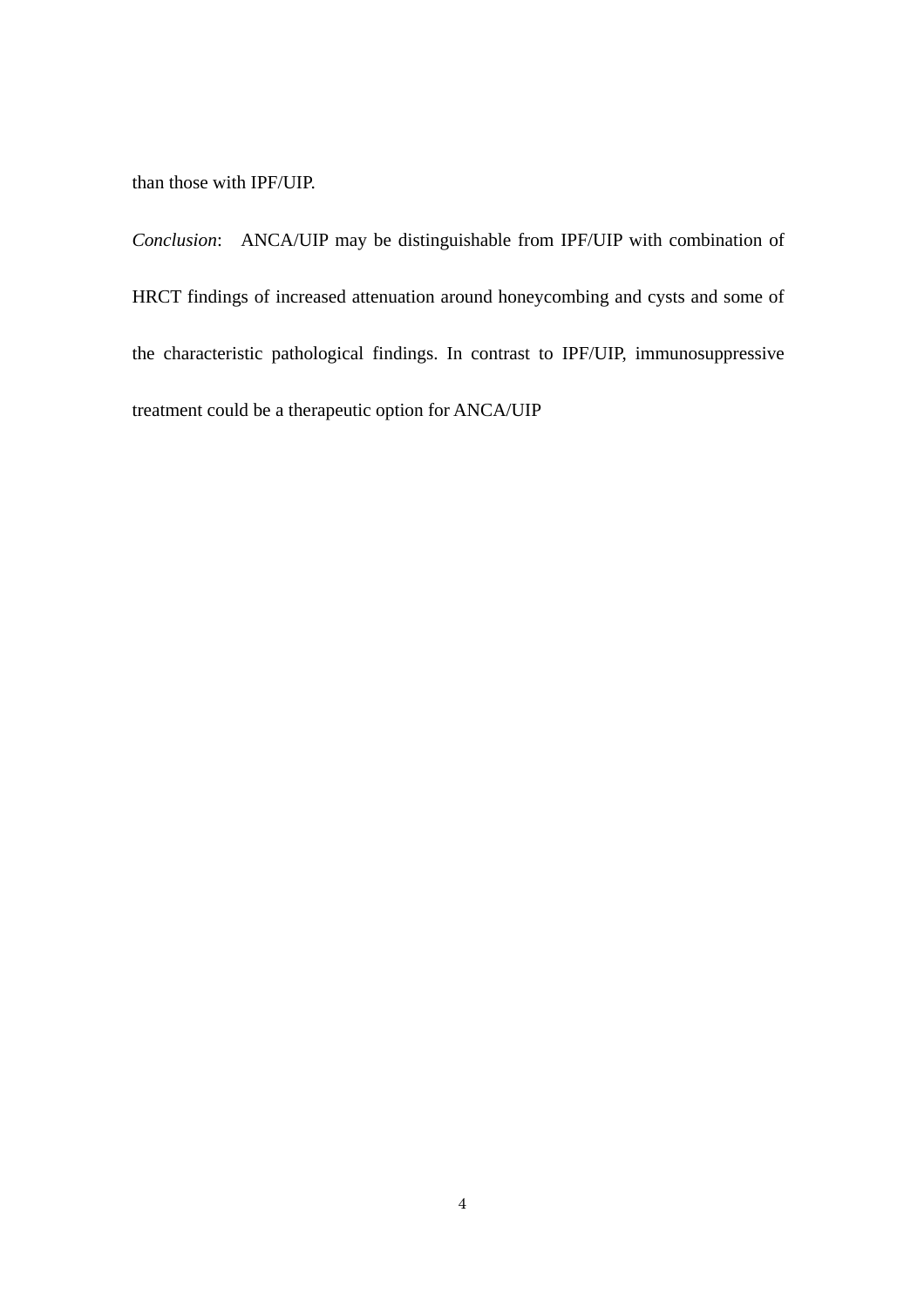## **Key words:**

MPO-ANCA, usual interstitial pneumonia, idiopathic pulmonary fibrosis,

immunosuppressive treatment

**Short Title:** Clinical features of UIP with MPO-ANCA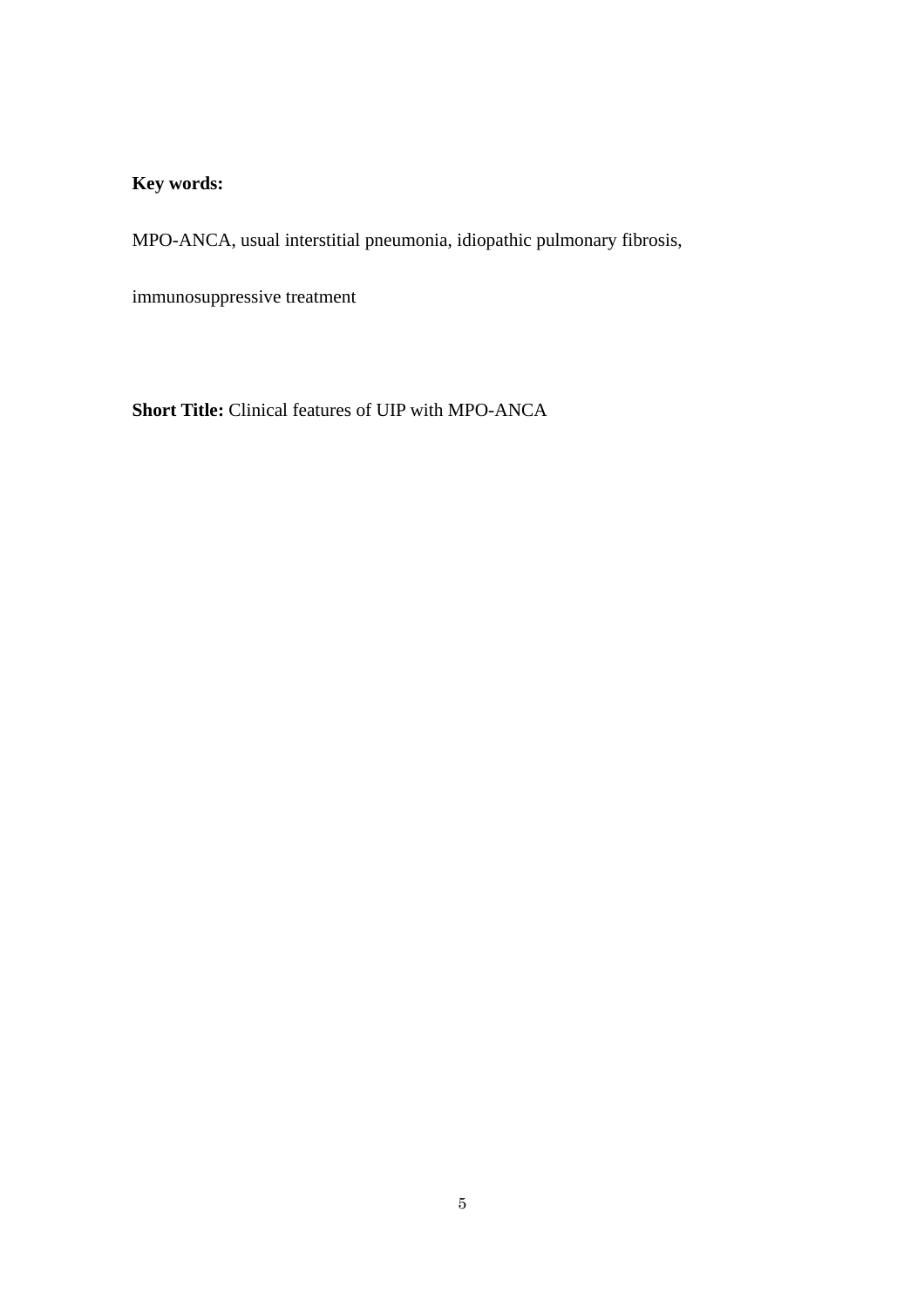#### **INTRODUCTION**

Myeloperoxidase anti-neutrophil cytoplasmic antibody **(**MPO-ANCA) is occasionally positive in patients with interstitial pneumonia (IP) [1-14]. Usual interstitial pneumonia (UIP) pattern was reportedly a major pattern of fibrosis in the patients with IP associated MPO-ANCA [10]. Recent studies have shown the difficulty in distinguishing UIP associated with MPO-ANCA (ANCA/UIP) from IPF/UIP by HRCT, although some pathological characteristics of ANCA/UIP were reported [11, 15].

We recently reported that UIP associated with primary Sjögren's syndrome had better prognosis and better response to immunosuppressive therapy in comparison with IPF/UIP [16]. 2011 American Thoracic Society/European Respiratory Society/Japanese Respiratory Society/Latin American Thoracic Association (ATS/ERS/JRS/ALAT) statement emphasizes the importance of separating idiopathic pulmonary fibrosis from IP associated with specific systemic conditions such as those related to the collagen vascular diseases. It recommends that the patients with IPF should not be treated with steroids and immunosuppressant agents [17]. If ANCA/UIP is a distinctive form of pulmonary fibrosis, and if treatment response and/or prognosis is distinct, it should be identified from IPF/UIP.

The aim of this study was to compare the clinical, radiological, and pathological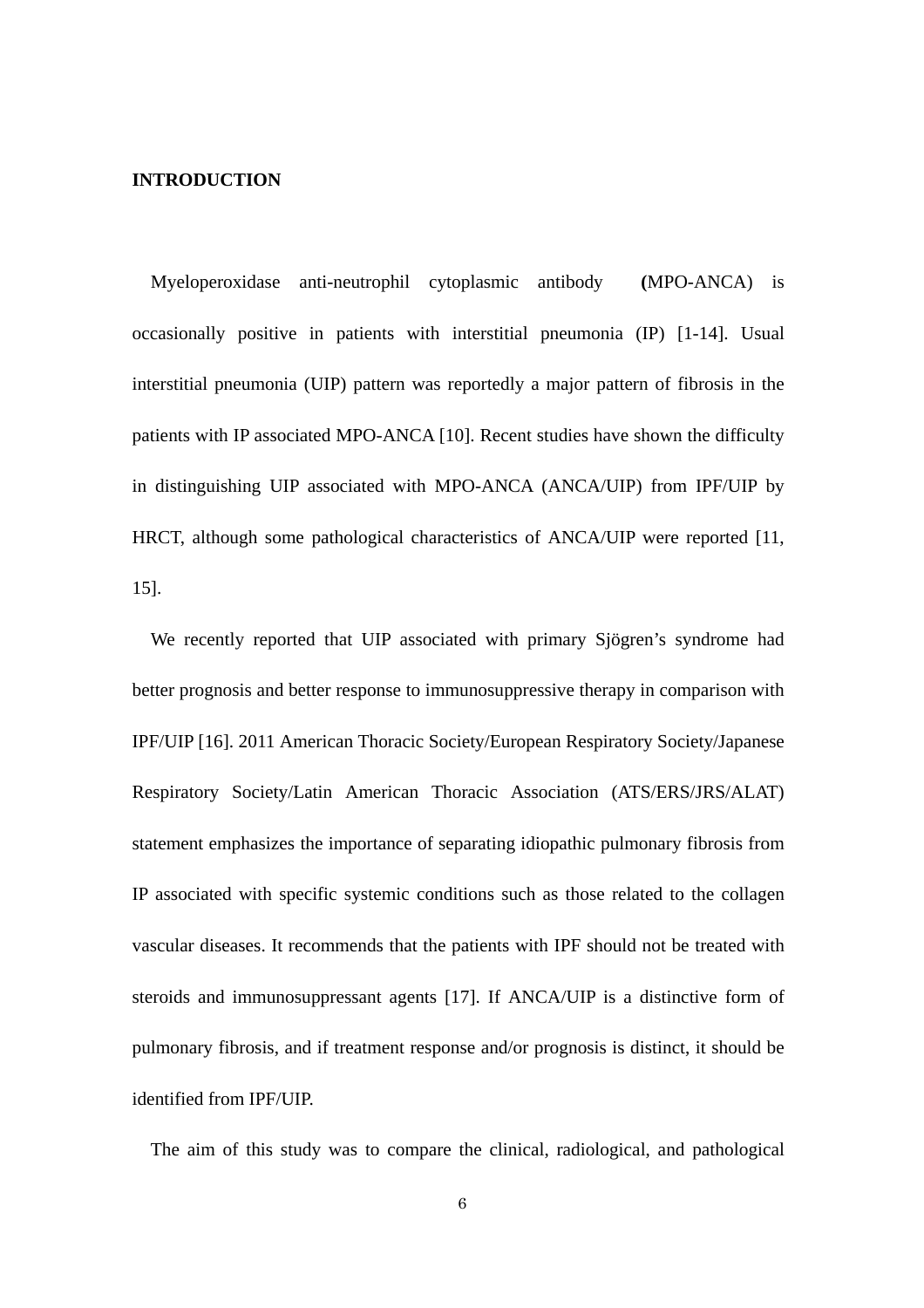findings of ANCA/UIP with those of IPF/UIP, and to evaluate their prognosis and responses to immunosuppressive therapy.

#### **METHODS**

#### **Study subjects**

We retrospectively reviewed medical records of consecutive patients who underwent a surgical lung biopsy for the diagnosis of diffuse lung diseases at Kanagawa Cardiovascular and Respiratory center between 2000 and 2012. Of those patients we selected patients pathologically diagnosed with UIP pattern. The diagnosis of UIP was confirmed according to the pathological criteria of the 2002 ATS/ERS consensus classification of IPF [18]. MPO-ANCA was measured at initial presentation or during follow-up. MPA was diagnosed based on the Chapel Hill Consensus Conference nomenclature of systemic vasculitis [19]. Among the patients with ANCA/UIP, we excluded the patients who manifested MPA before surgical lung biopsy. All patients with IPF/UIP included in this study lacked symptoms or signs of collagen vascular diseases with no autoantibodies. Finally, 12 patients with ANCA/UIP and 108 patients with IPF/UIP were included in this study. This study was approved by an Institutional Review Broad of Kanagawa Cardiovascular and Respiratory Center (No 26-38).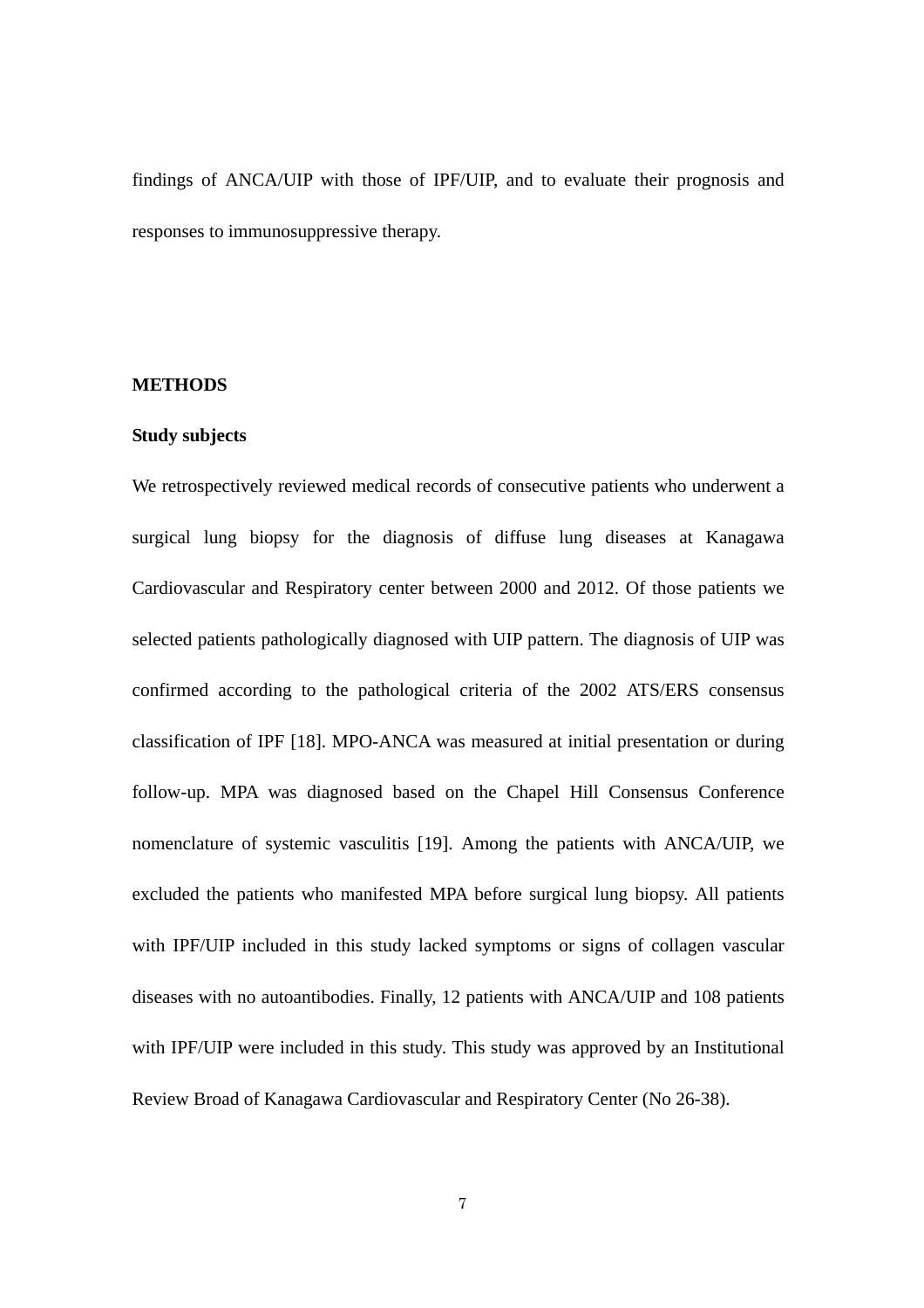#### **Clinical analysis**

The clinical information extracted from the medical records included laboratory results, pulmonary function test results, and analysis of bronchoalveolar lavage (BAL) fluid obtained before surgical lung biopsy. If any immunosuppressive therapy was initiated during the clinical course, we compared their clinical status and changes in forced vital capacity (FVC) and diffusion capacity for carbon monoxide (DLCO) before (0-3 months) and 6 (6-10) months after treatment initiation. Categorical variables indicative of the type of change (worsened, stable, or improved) were defined by combining significant changes in pulmonary function (changes in FVC  $\geq 10\%$ ) and/or changes in  $D<sub>LO</sub> > 15%$ ) with acute exacerbation events, or death related to respiratory disorders. We defined "worsened" as a significant decrease in pulmonary function or experiencing at least one of the abovementioned events, we defined "improved" as a significant increase in pulmonary function and not experiencing any of these events. All other cases were regarded as "stable."

 Patients who began immunosuppressive therapy at the time of an acute exacerbation or development of MPA were excluded from the response analysis because our focus was the chronic phase treatment. We used the standard definition of acute exacerbation [20]. If another immunosuppressive drug included later in the clinical course, the response analysis only applied to the first treatment regimen.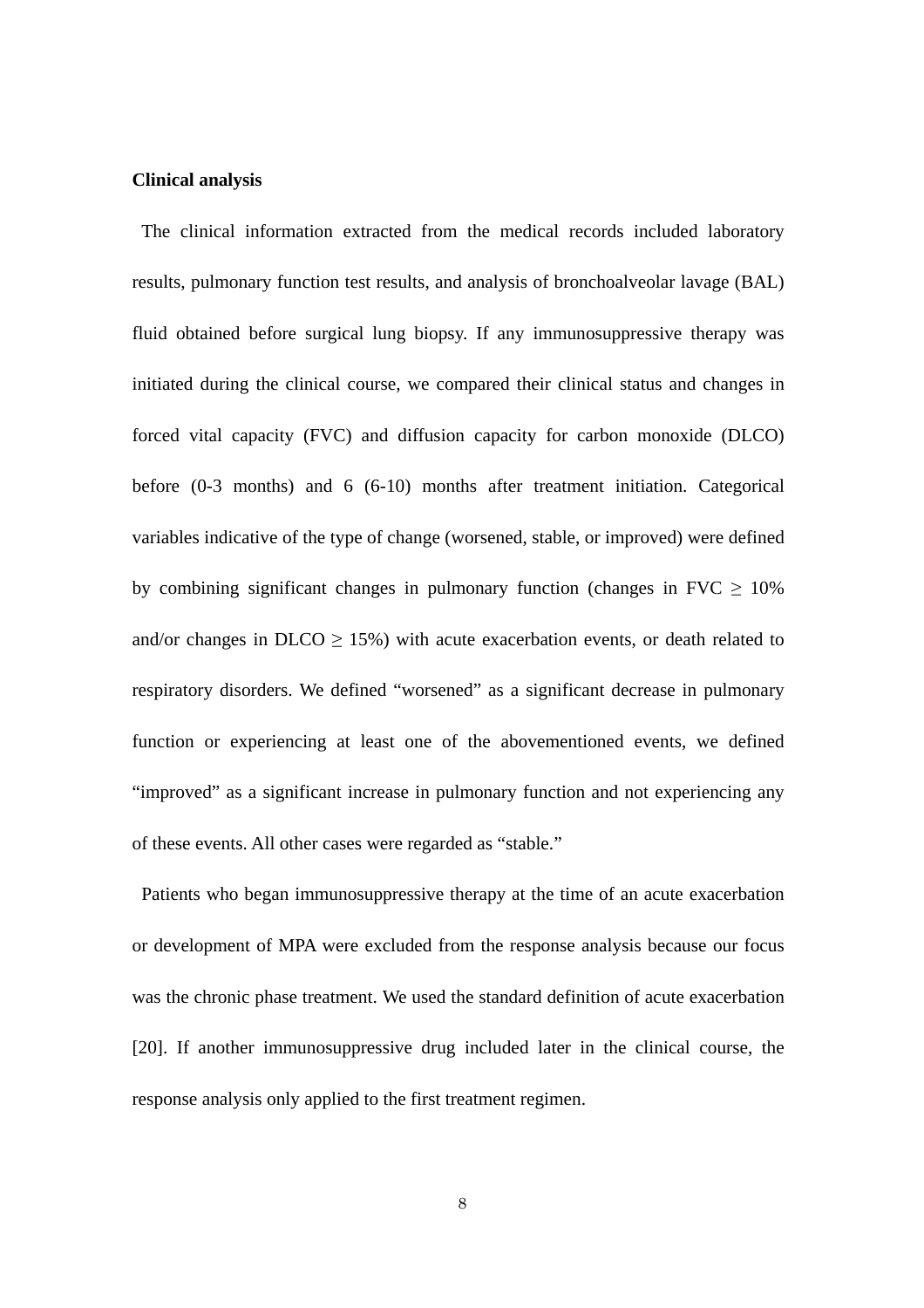#### **Radiological analysis**

 Before surgical lung biopsy, chest high-resolution CT (HRCT) scans were performed for each patient during holding at full inspiration; 1.0- or 2.0-mm thick sections were collected throughout the lungs, all images were randomized and independently reviewed by one experienced radiologist (T.I.) and one experienced pulmonologist (T.B.) blinded to clinical and pathological information.

 The HRCT scans were analyzed for the following characteristics: honeycombing, ground glass opacity, consolidation, reticulation, localization of attenuation in conjunction with honeycombing and cyst, traction bronchiectasis, bronchial wall thickening, pulmonary artery dilation, enlarged mediastinal lymph nodes, and pleural thickening. Those features to be examined were selected as referring the previous studies or from our experience [16, 21-24]. Disagreements between the radiologist and the pulmonologist after the first assessment were resolved by discussion.

#### **Pathological analysis**

Histological sections of surgical lung biopsy specimens were stained with hematoxylin-eosin and elastica van Gieson. We randomly selected 30 slides from 108 slides diagnosed with IPF/UIP. In total, forty two slides were randomized and independently reviewed by two experienced lung pathologists (T.T. and K.O.) who had no access to the clinical and radiological findings.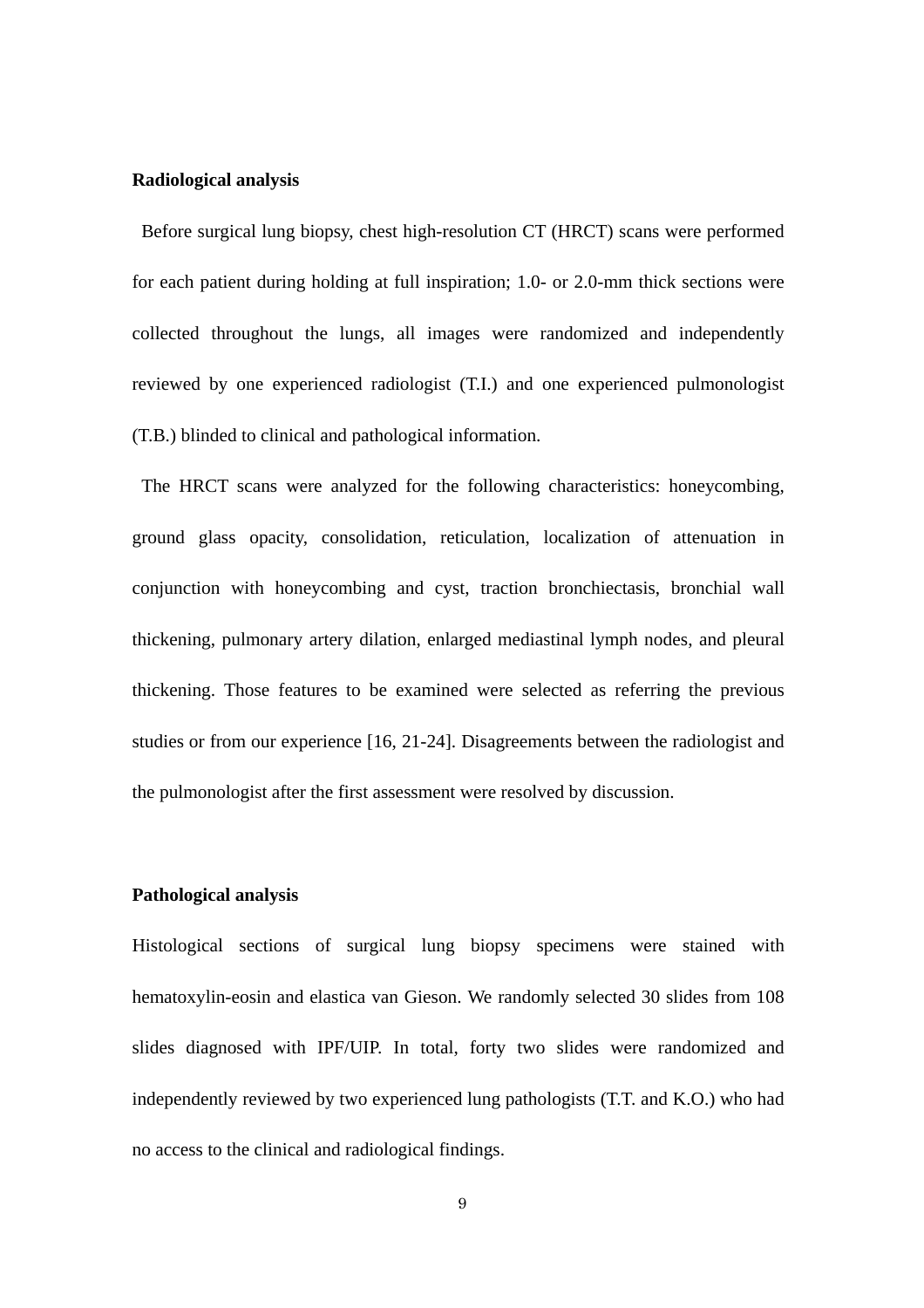The following pathological features were semiquantitatively graded as 0 (absent), 1 (mild), 2 (moderate), or 3 (severe): interstitial inflammation, plasma cell inflammation, interstitial fibrosis, smooth muscle hyperplasia, lymphoid follicles with germinal centers, organizing pneumonia (intra-alveolar polypoid organization), fibroblastic foci, microscopic honeycombing, emphysema, cysts, cellular bronchiolitis, bronchiolar fibrosis, vascular medial thickening, perivascular collagen deposition, and pleuritis. Those features were selected as referring the previous studies [16]. Any disagreements between the two pathologists were discussed until a consensus was reached.

#### **Statistical analysis**

Data are presented as mean  $\pm$  standard deviation, unless otherwise stated. Fisher's exact test or Mann-Whitney U test was used for the comparisons between groups as appropriate. Survival time from initial consultation was analyzed by Kaplan-Meier method and the log-rank test with the end points being death or the last contact. A p-value of less than 0.05 was considered significant.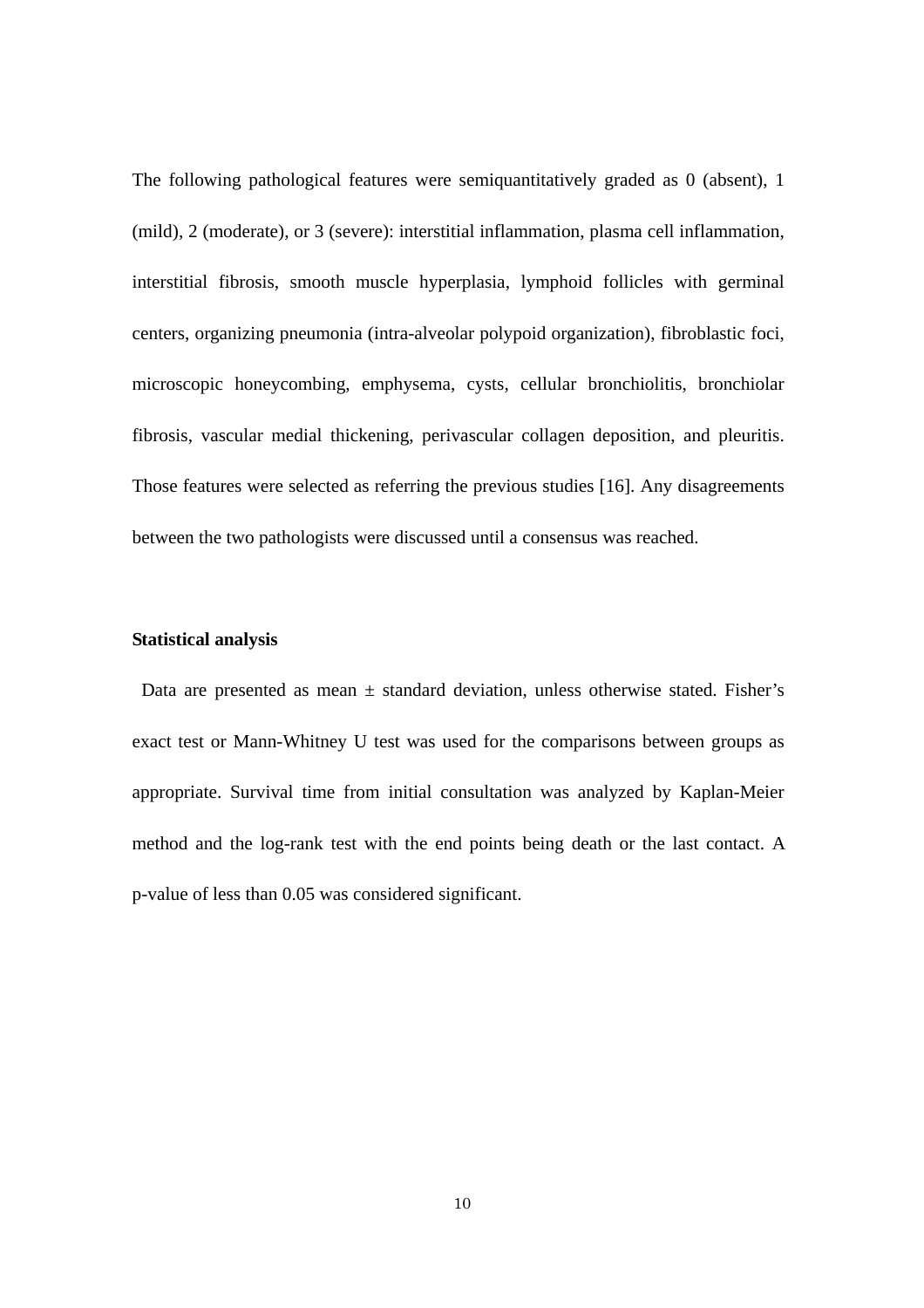#### **RESULTS**

#### **Clinical and laboratory findings of ANCA/UIP in comparison with IPF/UIP**

The clinical characteristics of the 12 patients with ANCA/UIP were compared with those of the 108 IPF/UIP patients and are summarized in Table 1. Clinical background, symptoms at initial consultation, pulmonary function test were not significantly different between the two groups. Significant difference was observed only in the percentage of BAL neutrophils (p=0.02). All patients with ANCA/UIP lacked extrapulmonary symptoms or signs, having no autoantibodies other than MPO-ANCA.

#### **Radiological and Pathological findings**

In radiological analysis, the presence/absence of honeycombing, ground glass opacity, consolidation and distribution of reticular abnormality were not different between both two groups. Regarding localization of attenuation in conjunction with cyst, increased attenuation around honeycombing and cysts was noted in ANCA/UIP group. The presence/absence of each features on HRCT are described in Table 2.

The pathological scores are summarized in Table 3. Patchy and paraseptal distribution of fibrosis was common in both groups. A variety of significant differences were noted between the two groups. Interstitial inflammation, plasma cell infiltration, lymphoid follicles with germinal centers, cysts, cellular bronchiolitis were significantly more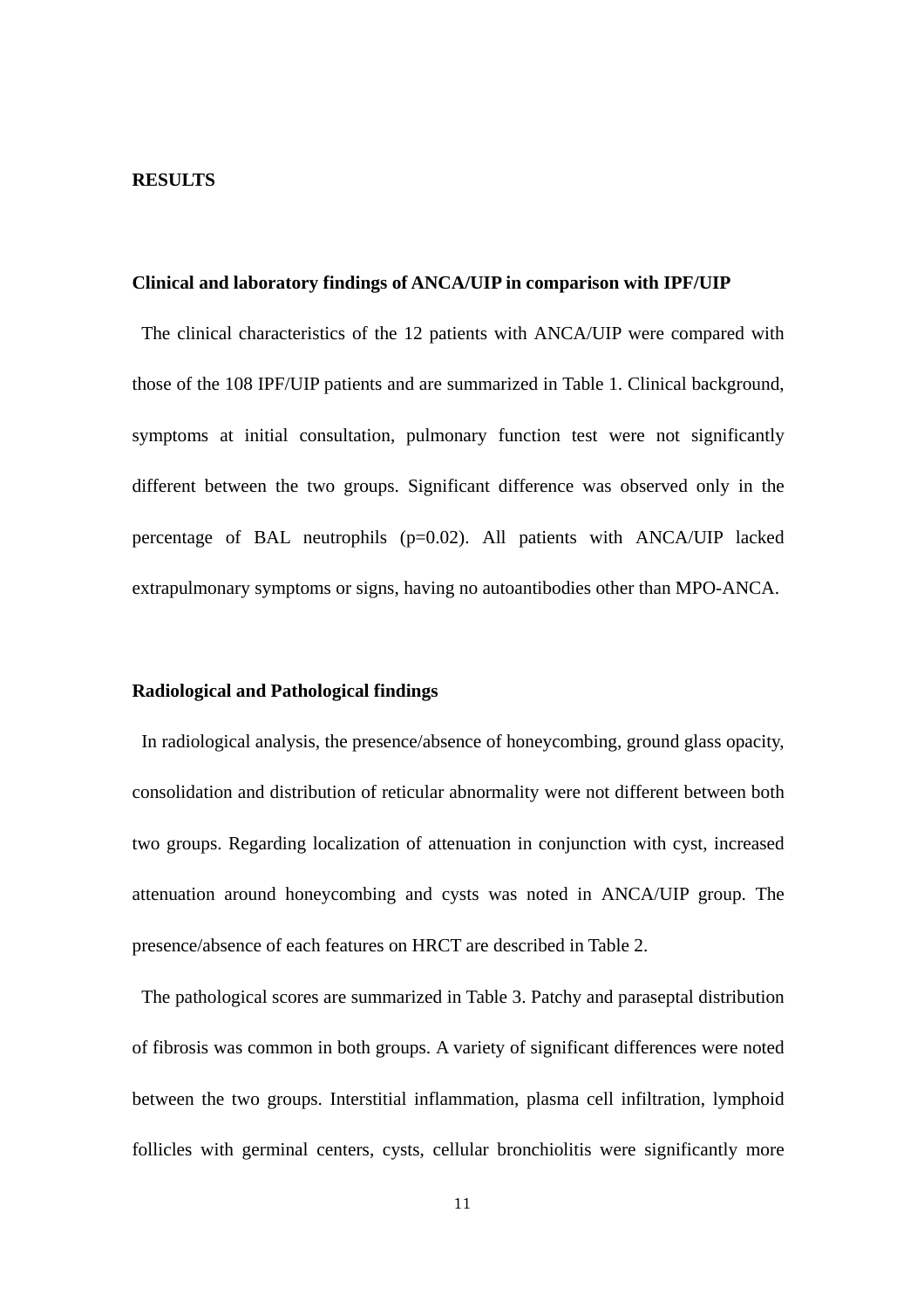prominent in ANCA/UIP group. No patients showed evidence of capillaritis or vasculitis in ANCA/UIP group.

 Typical HRCT and pathological images of a patient with ANCA/UIP and IPF/UIP are shown in Fig 1. Increased attenuation around honeycombing and cysts in HRCT well corresponded to the pathological findings.

#### **Clinical course and treatment response**

 The median follow-up period was 72 months (range, 14-195 months) for ANCA/UIP patients and 56 months (range, 4-168 months) for IPF/UIP patients. A total of 5 patients with ANCA/UIP and 53 patients with IPF/UIP died between follow-up visits, and none of the patients underwent lung transplantation.

 Survival analysis in patients with ANCA/UIP in comparison with patients with IPF/UIP is shown in Fig 2. The median survival time in the ANCA/UIP group was 132 months, and 84 months in the IPF/UIP group. The survival time in patients with ANCA/UIP tended to be longer than that of IPF/UIP ( $p=0.22$ ).

 The detailed clinical course is summarized in Table 4. In ANCA/UIP group, 11 of 12 patients had positive MPO-ANCA titers at initial presentation and positive conversion occurred in one patient. There was no difference in the frequency of acute exacerbation between two groups. In ANCA/UIP group, three patients (25%) developed MPA during follow-up.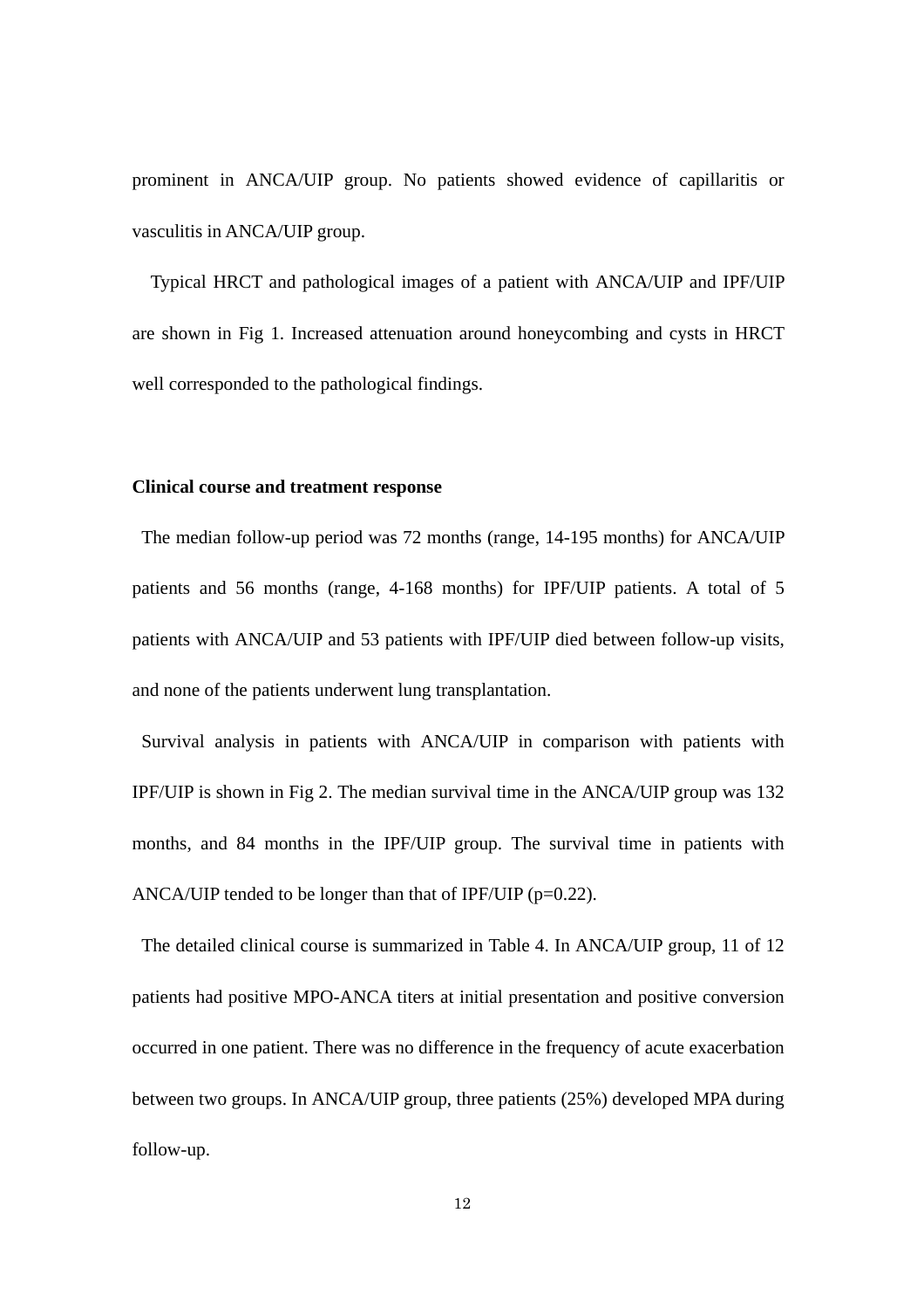Immunosuppressive therapy was initiated during the chronic phase in 6 of 12 patients with ANCA/UIP and in 25 of 108 patients with IPF/UIP, as they were diagnosed with progressive and/or symptomatic disease by clinicians. In ANCA/UIP group, five of six patients (83%) experienced significant improvement, and none of the patients worsened. In contrast, 11 of 25 (44%) patients with IPF/UIP worsened. Immunosuppressive treatment tended to be more effective in ANCA /UIP.

#### **DISCUSSION**

This is the first study to report on a direct comparison of pathologically-proven ANCA/UIP and IPF/UIP. We identified several characteristic features of ANCA/UIP.

ANCA/UIP group had higher percentage of neutrophils in BAL fluid, and analysis of HRCT scans identified increased attenuation around honeycombing and cysts as a key characteristics of ANCA/UIP. ANCA/UIP had more prominent inflammatory cell infiltration, lymphoid follicles with germinal centers, and cellular bronchiolitis upon pathological analysis in comparison with IPF/UIP. Immunosuppressive treatment tended to be more beneficial in ANCA/UIP patients and the survival time tended to be longer than that of IPF/UIP. The difference in the responsiveness to immunosuppressive treatment may be explained by the differences in HRCT and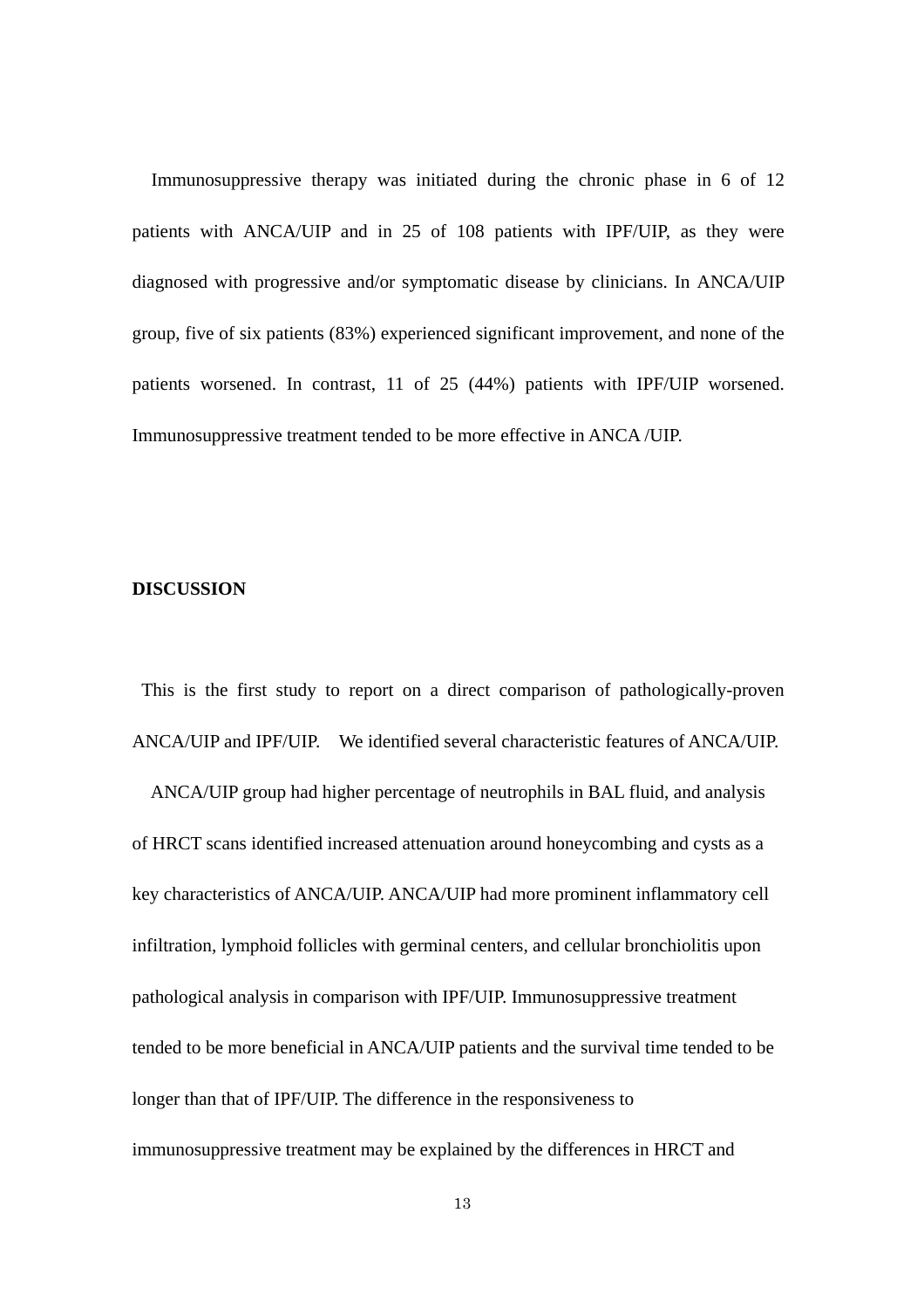#### pathological findings between ANCA/UIP and IPF/UIP.

 In the present study, we found no significant difference in clinical background, laboratory results and pulmonary function test between ANCA/UIP and IPF/UIP. This was consistent with the results of previously published reports [9, 11, 25]. However, a significant difference was observed in the percentage of neutrophils in BAL fluid. This result was discrepant from the previous study reporting no significant difference in BAL fluid analysis [9, 25]. It is reasonable to consider the higher percentage of neutrophils reflects the chronic neutrophilic inflammation, resulting in neutrophil destruction to induce the production of MPO-ANCA.

During the disease course, three of 12 ANCA/UIP patients (25%) developed MPA. In these three patients developing MPA, two patients died of MPA. One patient who died of MPA was initially treated with corticosteroid and immunosuppressive agent and developed MPA after cessation of immunosuppressive agent. Another developed MPA during follow-up period before initiating treatment. MPA was a fatal complication in ANCA/UIP patients. On the contrary, no patients on immunosuppressant developed MPA. This result is consistent with previous studies [11, 26]. It is possible that immunosuppressive therapy could reduce the risk of developing MPA.

We found that ANCA/UIP and IPF/UIP showed different pathologic features, despite having the same basic UIP pattern; ANCA/UIP had more prominent inflammatory cell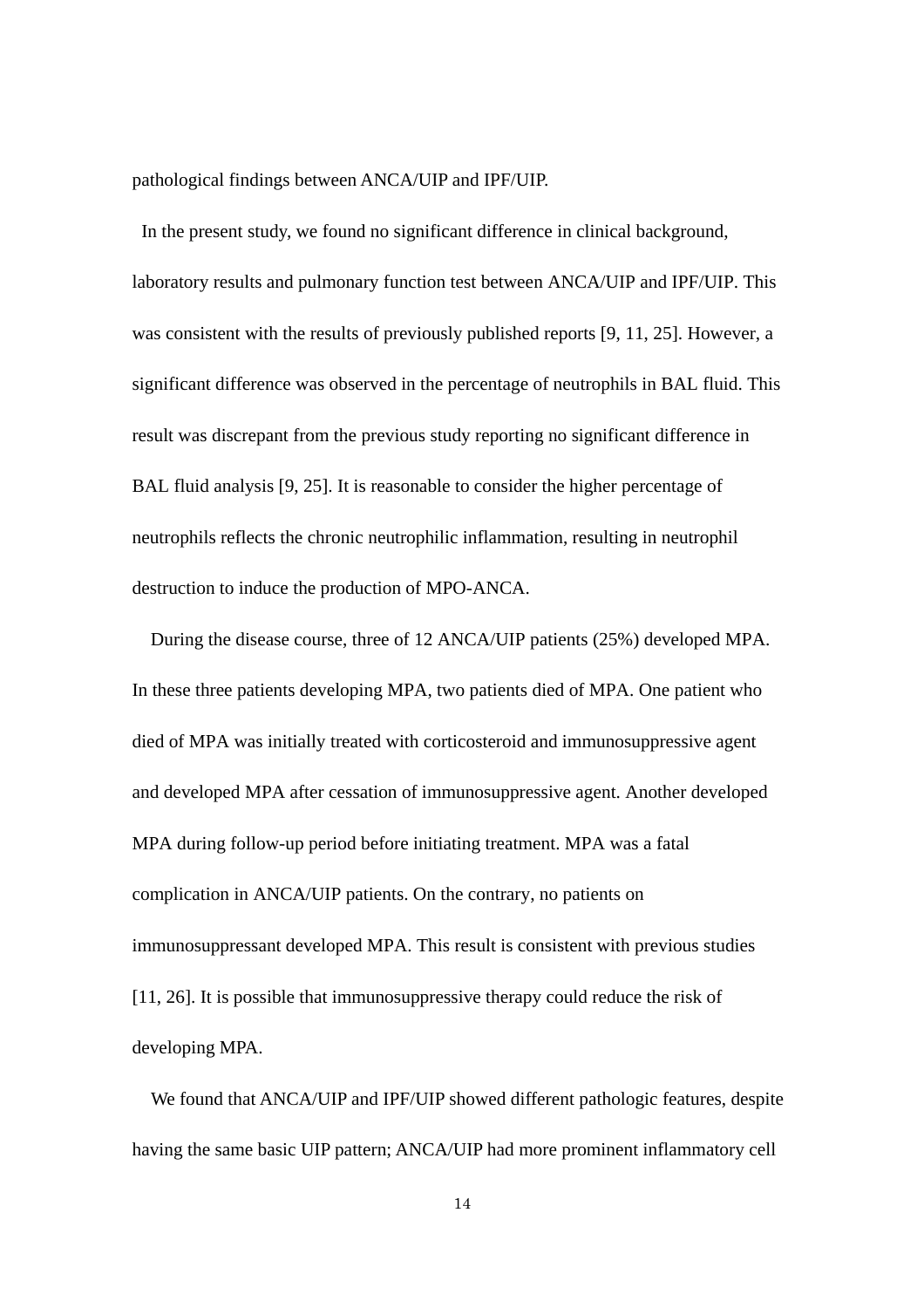infiltration, lymphoid follicles with germinal centers, and cellular bronchiolitis compared with IPF/UIP. Inflammatory cell infiltration and lymphoid follicles with germinal centers are reportedly common pathological features of collagen vascular diseases and lung-dominant collagen vascular diseases in previous studies [27-29]. Recent study reported that lymphoid follicles with germinal centers and small airway disease were characteristic features of patients with IP associated with MPO-ANCA [15]. Our present study supported their findings.

 On the other hand, other studies have shown the difficulty in distinguishing ANCA/UIP from IPF/UIP by HRCT [11, 25]. We presented the radiological findings of increased attenuation around honeycombing and cysts as a feature of ANCA/UIP. The pathological features of ANCA/UIP such as inflammatory cell infiltration and lymphoid follicles with germinal centers well correspond to the presence of increased attenuation around cysts in HRCT. These features may be associated with the better response to immunosuppressive therapy in ANCA/UIP patients.

It is not clear whether ANCA/UIP should be treated by immunosuppressive drugs. Recent statement for IPF declared that the patients with IPF should not be treated with steroids or immunosuppressant agents [17]. PANTHER-IPF study provided evidence against the use of a combination of prednisone, azathioprine, and *N-*acetylcysteine in IPF patients [30]. Our study supports the use of immunosuppressive drugs for the treatment of ANCA/UIP. ANCA/UIP probably have more prominent inflammation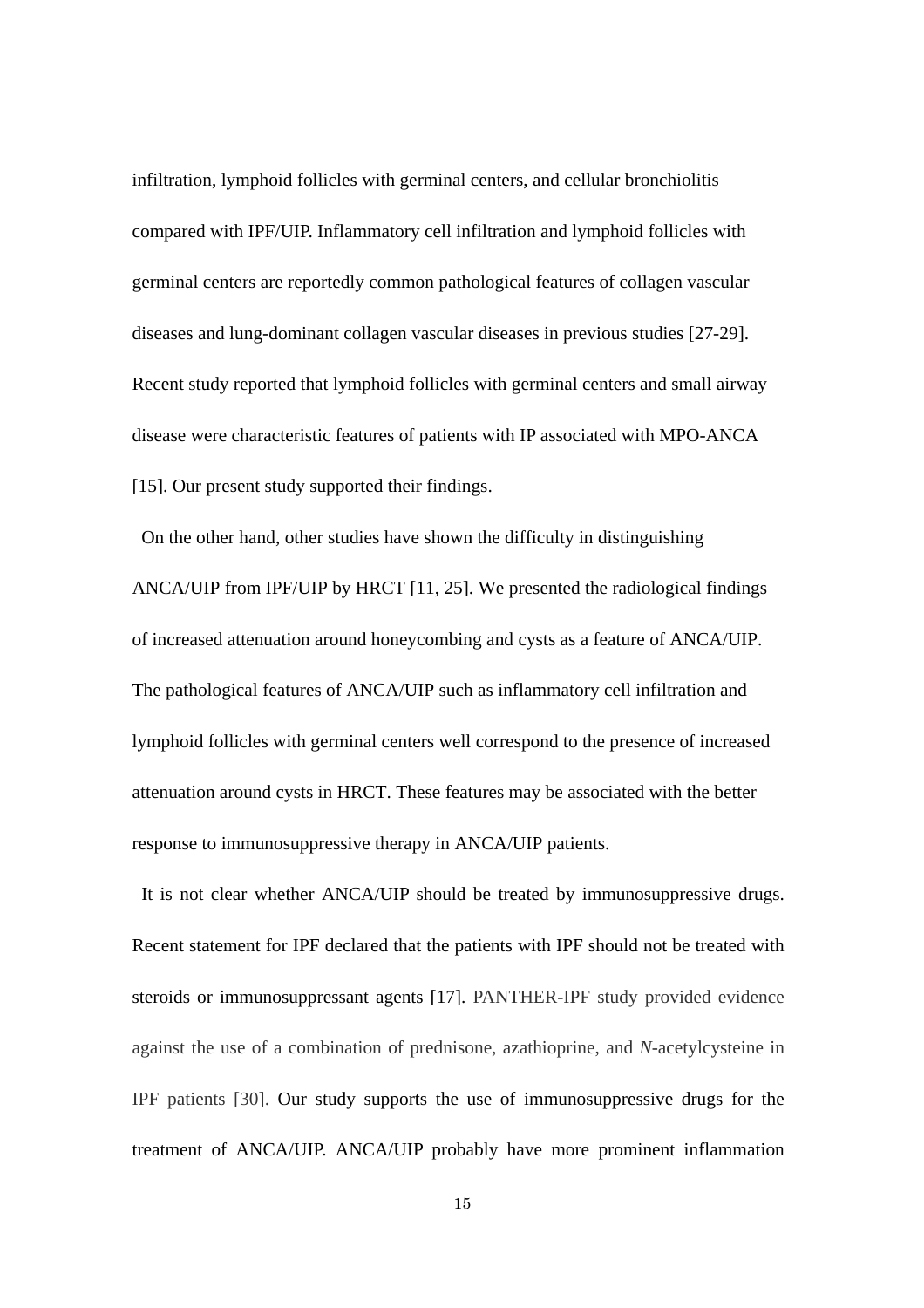than IPF/UIP, which implies that ANCA/UIP has more lesions capable of responding to immunosuppressive therapy. Immunosuppressive treatment could be a therapeutic option for ANCA/UIP.

This study had several limitations. This study was single-center retrospective study. The number of patients with ANCA/UIP was small. The small sample size makes it difficult to draw any firm conclusions. Since this study focused on patients who underwent a surgical lung biopsy, there is a possibility of selection bias. In addition, the radiological and pathological features found in this study may not be specific for ANCA/UIP and may possibly apply to other collagen vascular disease related UIP, although it is beyond our scope to argue that.

In conclusion, features of pathological and radiological findings in ANCA/UIP presented in this study may help distinguishing the disease from IPF/UIP, and may explain the good response to and support the indication of immunosuppressive therapy.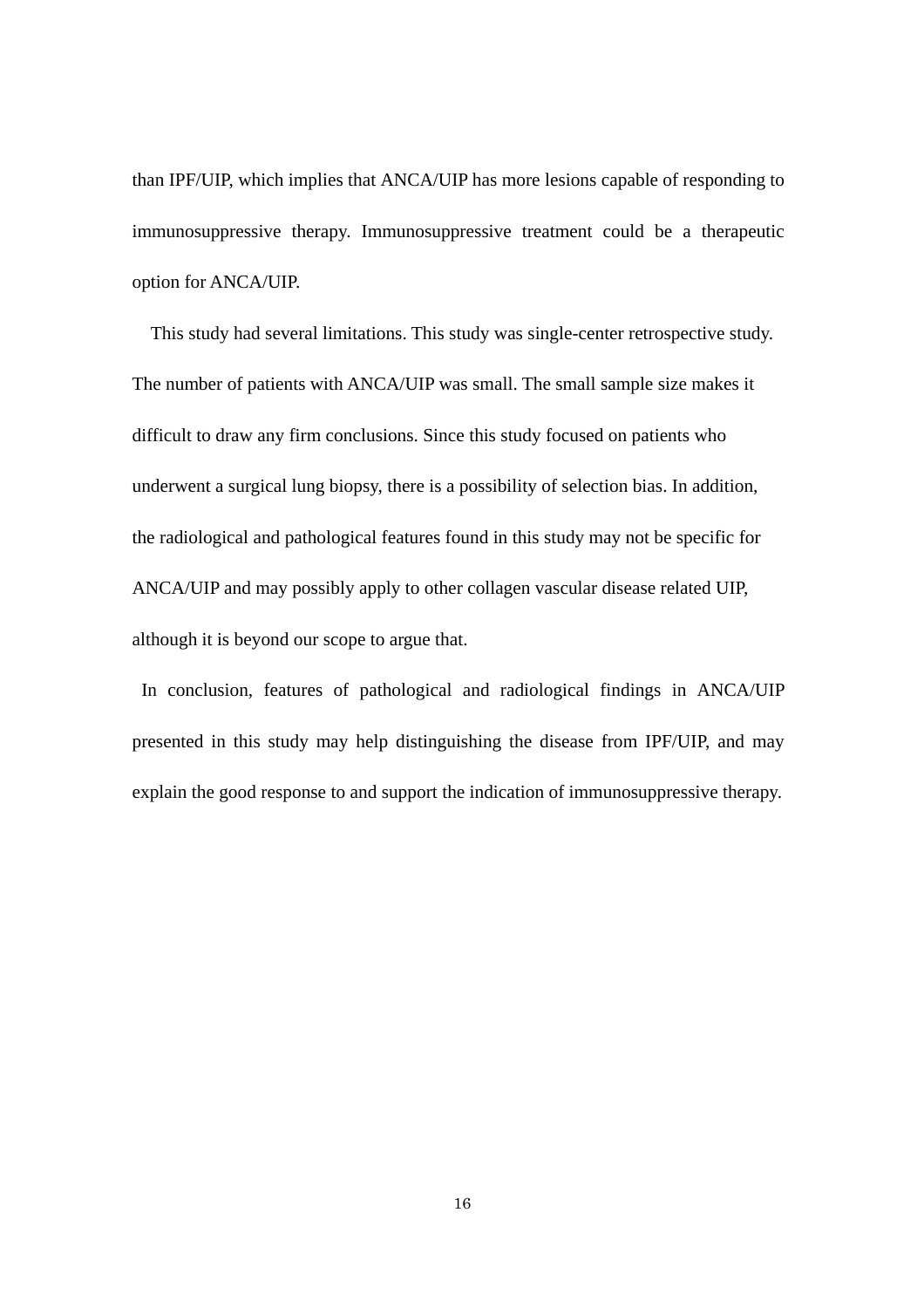#### **REFERENCES**

- 1. Guillevin L, Durand-Gasselin B, Cevallos R, Gayraud M, Lhote F, Callard P, Amouroux J, Casassus P, Jarrousse B. Microscopic polyangiitis: clinical and laboratory findings in eighty-five patients. *Arthritis Rheum* 1999; **42**:421-30.
- 2. Nada AK, Torres VE, Ryu JH, Lie JT, Holley KE. Pulmonary fibrosis as an unusual clinical manifestation of a pulmonary-renal vasculitis in elderly patients. *Mayo Clin Proc* 1990; **65**:847-56.
- 3. Hiromura K, Nojima Y, Kitahara T, Ueki K, Maezawa A, Kawai H, Yano S, Naruse T. Four cases of anti-myeloperoxidase antibody-related rapidly progressive glomerulonephritis during the course of idiopathic pulmonary fibrosis. *Clin Nephrol* 2000; **53**:384-9.
- 4. Mansi IA, Opran A, Sondhi D, Ayinla R, Rosner F. Microscopic polyangiitis presenting as idiopathic pulmonary fibrosis: is anti-neutrophilic cytoplasmic antibody testing indicated? *Am J Med Sci* 2001; **321**:201-2.
- 5. Souid M, Terki NH, Nochy D, Hillion D. Myeloperoxidase anti-neutrophil cytoplasmic autoantibodies (MPO-ANCA)-related rapidly progressive glomerulonephritis (RPGN) and pulmonary fibrosis (PF) with dissociated evolution. *Clin Nephrol* 2001; **55**:337-8.
- 6. Eschun GM, Mink SN, Sharma S. Pulmonary interstitial fibrosis as a presenting manifestation in perinuclear antineutrophilic cytoplasmic antibody microscopic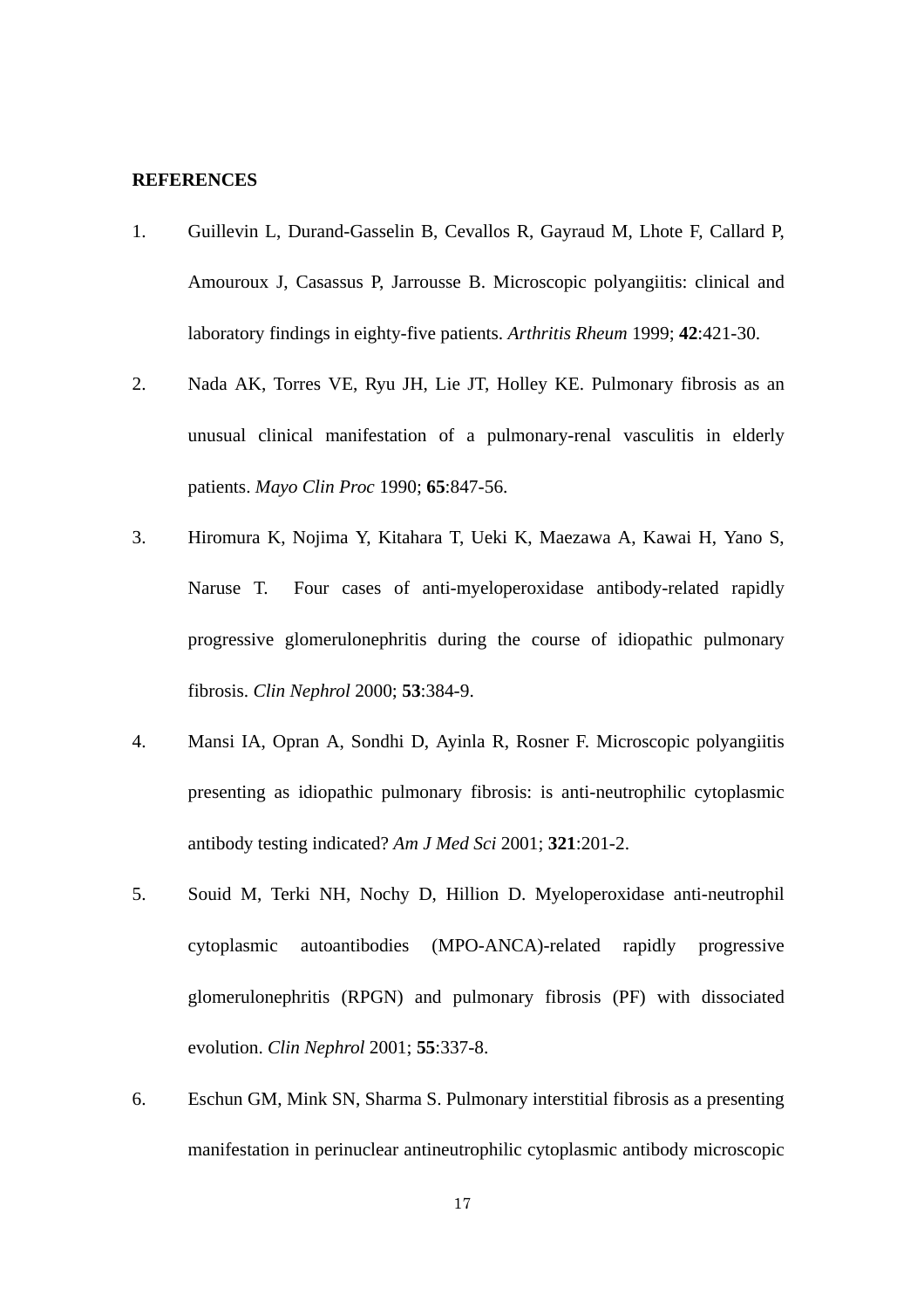polyangiitis. *Chest* 2003; **123**:297-301.

- 7. Becker-Merok A, Nossent JC, Ritland N. Fibrosing alveolitis predating microscopic polyangiitis. *Scand J Rheumatol* 1999; **28**:254-6.
- 8. Birnbaum J, Danoff S, Askin FB, Stone JH. Microscopic polyangiitis presenting as a "pulmonary-muscle" syndrome: is subclinical alveolar hemorrhage the mechanism of pulmonary fibrosis? *Arthritis Rheum* 2007; 56:2065-71.
- 9. Foulon G, Delaval P, Valeyre D, Wallaert B, Debray MP, Brauner M, Nicaise P, Cadranel J, Cottin V, Tazi A, Aubier M, Crestani B. ANCA-associated lung fibrosis: analysis of 17 patients. *Respir Med* 2008; **102**:1392-8.
- 10. Homma S, Matsushita H, Nakata K. Pulmonary fibrosis in myeloperoxidase antineutrophil cytoplasmic antibody-associated vasculitides. *Respirology* 2004; **9**:190-6.
- 11. Ando M, Miyazaki E, Ishii T, Mukai Y, Yamasue M, Fujisaki H, Ito T, Nureki S, Kumamoto T. Incidence of myeloperoxidase anti-neutrophil cytoplasmic antibody positivity and microscopic polyangitis in the course of idiopathic pulmonary fibrosis. *Respir Med* 2013; **107**:608-15.
- 12. Hervier B, Pagnoux C, Agard C, Haroche J, Amoura Z, Guillevin L, Hamidou M. Pulmonary fibrosis associated with ANCA-positive vasculitides. Retrospective study of 12 cases and review of the literature. *Ann Rheum Dis*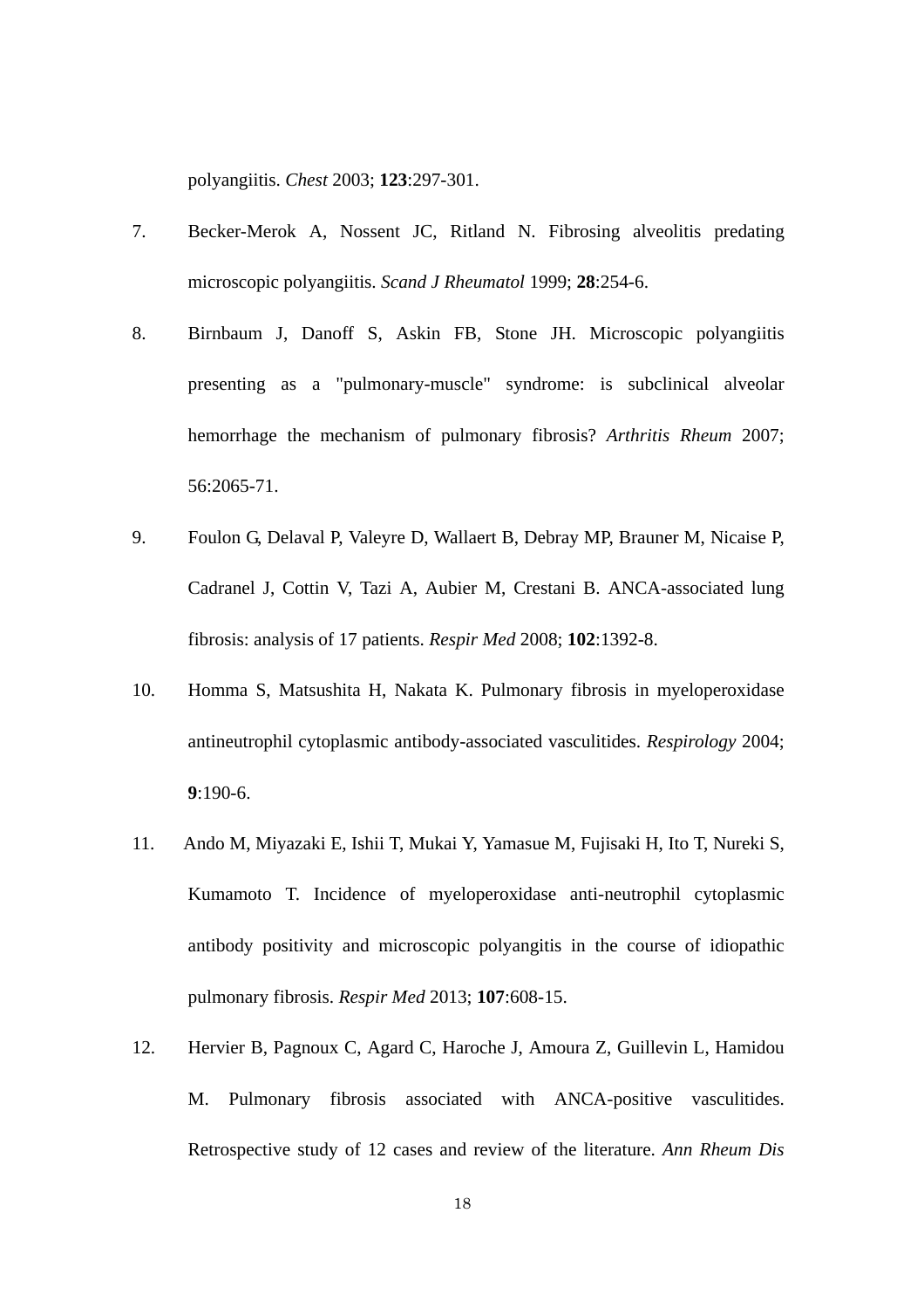2009; **68**:404-7.

- 13. Tzelepis GE, Kokosi M, Tzioufas A, Toya SP, Boki KA, Zormpala A, Moutsopoulos HM. Prevalence and outcome of pulmonary fibrosis in microscopic polyangiitis. *Eur Respir J* 2010; **36**:116-21.
- 14. Gaudin PB, Askin FB, Falk RJ, Jennette JC. The pathologic spectrum of pulmonary lesions in patients with anti-neutrophil cytoplasmic autoantibodies specific for anti-proteinase 3 and anti-myeloperoxidase. *Am J Clin Pathol*  1995; **104**:7-16.
- 15. Tanaka T, Otani K, Egashira R, Kashima Y, Taniguchi H, Kondoh Y, Kataoka K, Shiraki A, Kitasato Y, Leslie KO, Fukuoka J. Interstitial pneumonia associated with MPO-ANCA: clinicopathological features of nine patients. *Respir Med*  2012; **106**:1765-70.
- 16. Enomoto Y, Takemura T, Hagiwara E, Iwasawa T, Okudela K, Yanagawa N, Baba T, Sakai F, Fukuda Y, Nagaoka S, Ogura T. Features of usual interstitial pneumonia in patients with primary Sjogrens syndrome compared with idiopathic pulmonary fibrosis. *Respir Investig* 2014; **52**:227-35.
- 17. Raghu G, Collard HR, Egan JJ, Martinez FJ, Behr J, Brown KK, Colvy TV, Cordier JF, Flaherty KR, Lasky JA, Lynch DA, Ryu JH, Swigris JJ, Wells AU, Ancochea J, Bouros D, Cavalho C, Costabel U, Ebina M, Hansell DM, Johkoh T, Kim DS, King TE Jr, Kondoh Y, Myers J, Muller NL, Nicholson AG,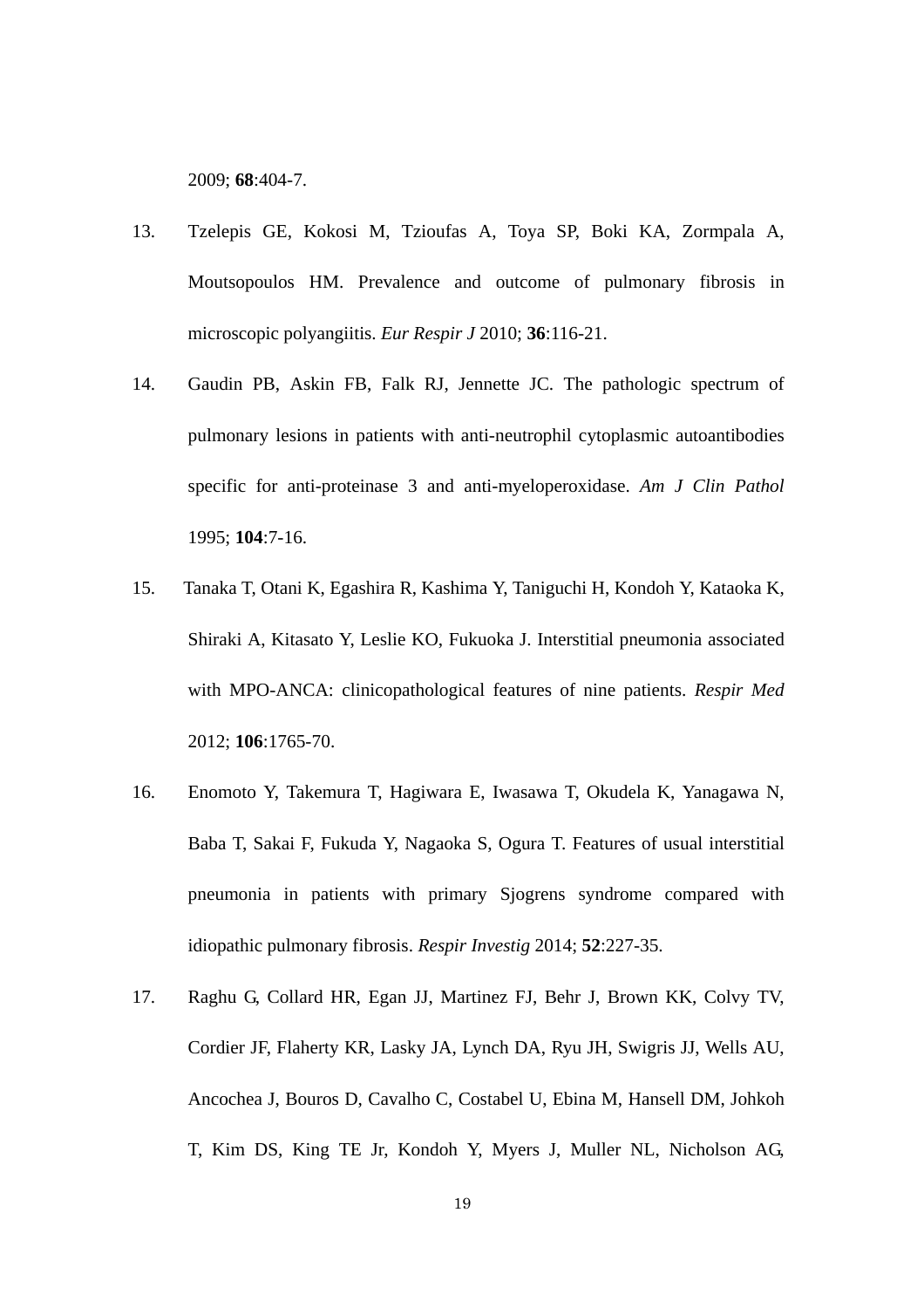Richeldi L, Selman M, Dudden RF, Griss BS, Protzko SL, Schnemann HJ. An official ATS/ERS/JRS/ALAT statement: idiopathic pulmonary fibrosis: evidence-based guidelines for diagnosis and management. *Am J Respir Crit Care Med* 2011; **183**:788-824.

- 18. American Thoracic Society/European Respiratory Society International Multidisciplinary Consensus Classification of the Idiopathic Interstitial Pneumonias. This joint statement of the American Thoracic Society (ATS), and the European Respiratory Society (ERS) was adopted by the ATS board of directors, June 2001 and by the ERS Executive Committee, June 2001. *Am J Respir Crit Care Med* 2002; **165**:277-304.
- 19. Jennette JC, Falk RJ, Andrassy K, Bacon PA, Churg J, Gross WL, Hagen EC, Hoffman GS, Hunder GG, Kallenberg CG, Muccluskey RT, Sinico RA, Pres AJ, Waldherr R, Wilk A. Nomenclature of systemic vasculitides. Proposal of an international consensus conference. *Arthritis Rheum* 1994; **37**:187-92.
- 20. Collard HR, Moore BB, Flaherty KR, Brown KK, Kaner RJ, King TE Jr., Lasky JA, Loyd JE, Noth I, Olman MA, Raghu G, Roman J, RyuJH, Zisman DA, Hunninghake GW, Colby TV, Egan JJ, Hansell DM, Johkoh T, Kminski N, Kim DS, Kondoh Y, Lynch DA, Muller-Quernheim J, Myers JL, Nicholson AG, Selman M, Toews GB, Wells AU, Martinez FJ. Acute exacerbations of idiopathic pulmonary fibrosis. *Am J Respir Crit Care Med* 2007; **176**:636-43.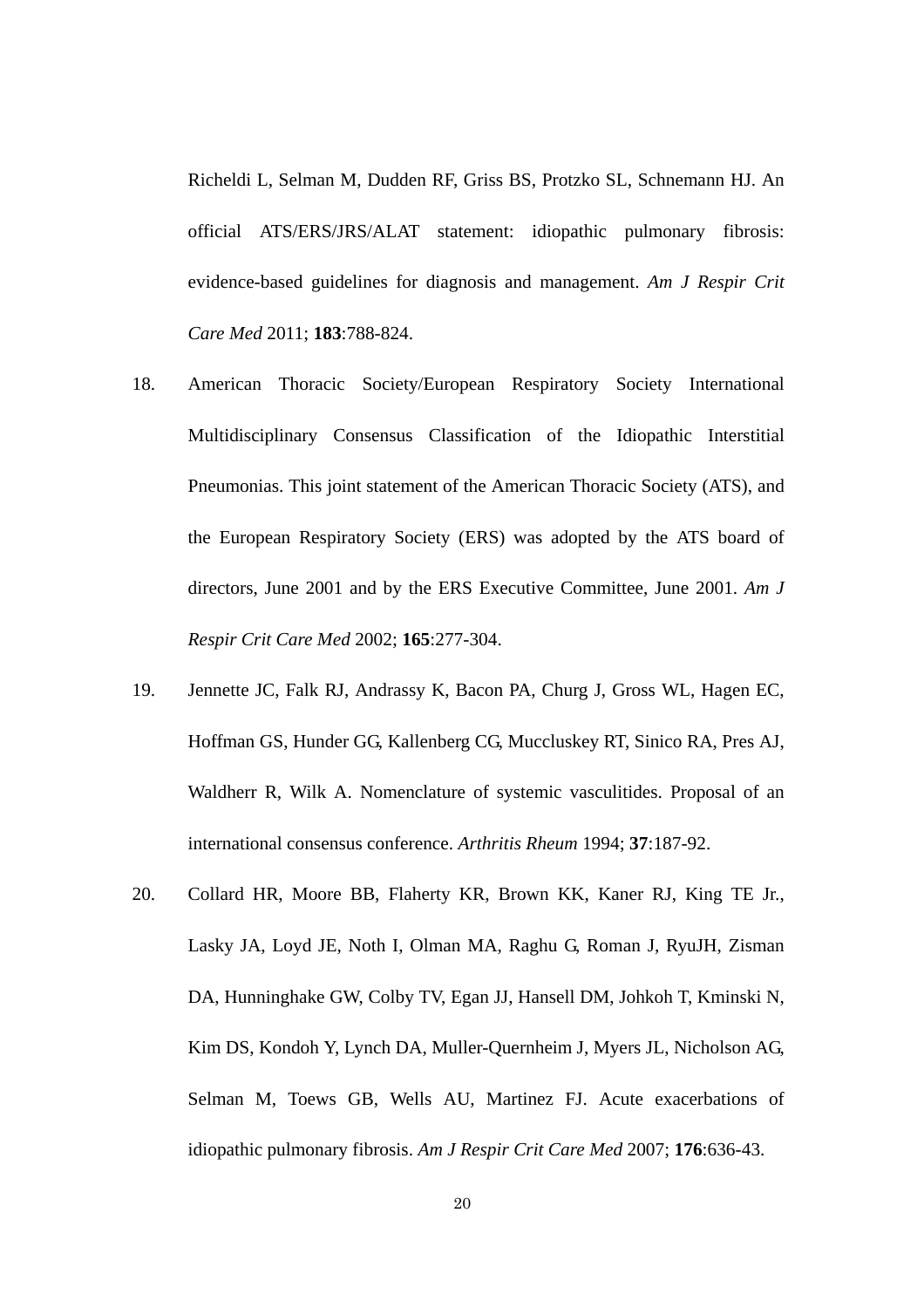- 21. Hansell DM, Bankier AA, MacMahon H, McLoud TC, Muller NL, Remy J. Fleischner Society: glossary of terms for thoracic imaging. *Radiology* 2008; **246**:697-722.
- 22. Lynch DA, Godwin JD, Safrin S, Starko KM, Hormel P, Brown KK, Raghu G, King TE.Jr, Bradford WZ, Schwartz DA, Richard Webb W. High-resolution computed tomography in idiopathic pulmonary fibrosis: diagnosis and prognosis. *Am J Respir Crit Care Med* 2005; **172**:488-93.
- 23. Best AC, Meng J, Lynch AM, Bozic CM, Miller D, Grunwald GK, Lynch DA. Idiopathic pulmonary fibrosis: physiologic tests, quantitative CT indexes, and CT visual scores as predictors of mortality. *Radiology* 2008; **246**:935-40.
- 24. Kazerooni EA, Martinez FJ, Flint A, Jamadar DA, Gross BH, Spizarny DL, Cascade PN, Whyte RI, Lunch JP 3rd, Toews G . Thin-section CT obtained at 10-mm increments versus limited three-level thin-section CT for idiopathic pulmonary fibrosis: correlation with pathologic scoring. *AJR Am J Roentgenol*  1997; **169**:977-83.
- 25. Nozu T, Kondo M, Suzuki K, Tamaoki J, Nagai A. A comparison of the clinical features of ANCA-positive and ANCA-negative idiopathic pulmonary fibrosis patients. *Respiration* 2009; **77**:407-15.
- 26. Kagiyama N, Takayanagi N, Kanauchi T, Ishiguro T, Yanagisawa T, Sugita Y. Antineutrophil cytoplasmic antibody-positive conversion and microscopic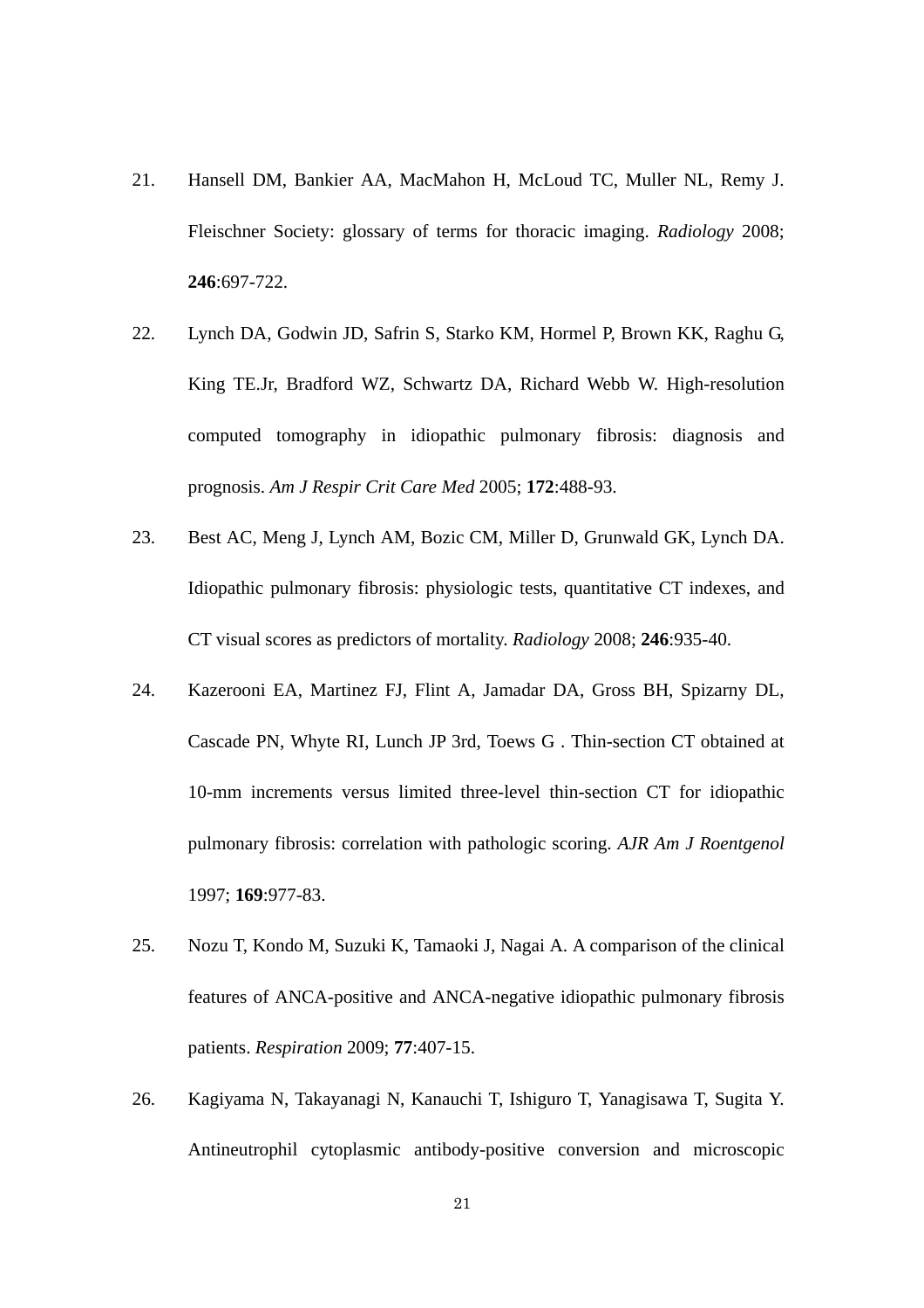polyangiitis development in patients with idiopathic pulmonary fibrosis. *BMJ Open Respir Res* 2015 doi: 10.1136/bmjresp-2014-000058.

- 27. Fischer A, West SG, Swigris JJ, Brown KK, du Bois RM. Connective tissue disease-associated interstitial lung disease: a call for clarification. *Chest* 2010; **138**:251-6.
- 28. Song JW, Do KH, Kim MY, Jang SJ, Colby TV, Kim DS. Pathologic and radiologic differences between idiopathic and collagen vascular disease-related usual interstitial pneumonia. *Chest* 2009; **136**:23-30.
- 29. Leslie KO, Trahan S, Gruden J. Pulmonary pathology of the rheumatic diseases. *Semin Respir Crit Care Med* 2007; **28**:369-78.
- 30. Raghu G, Anstrom KJ, King TE, Jr., Lasky JA, Martinez FJ. Prednisone, azathioprine, and N-acetylcysteine for pulmonary fibrosis. *N Engl J Med* 2012; **366**:1968-77.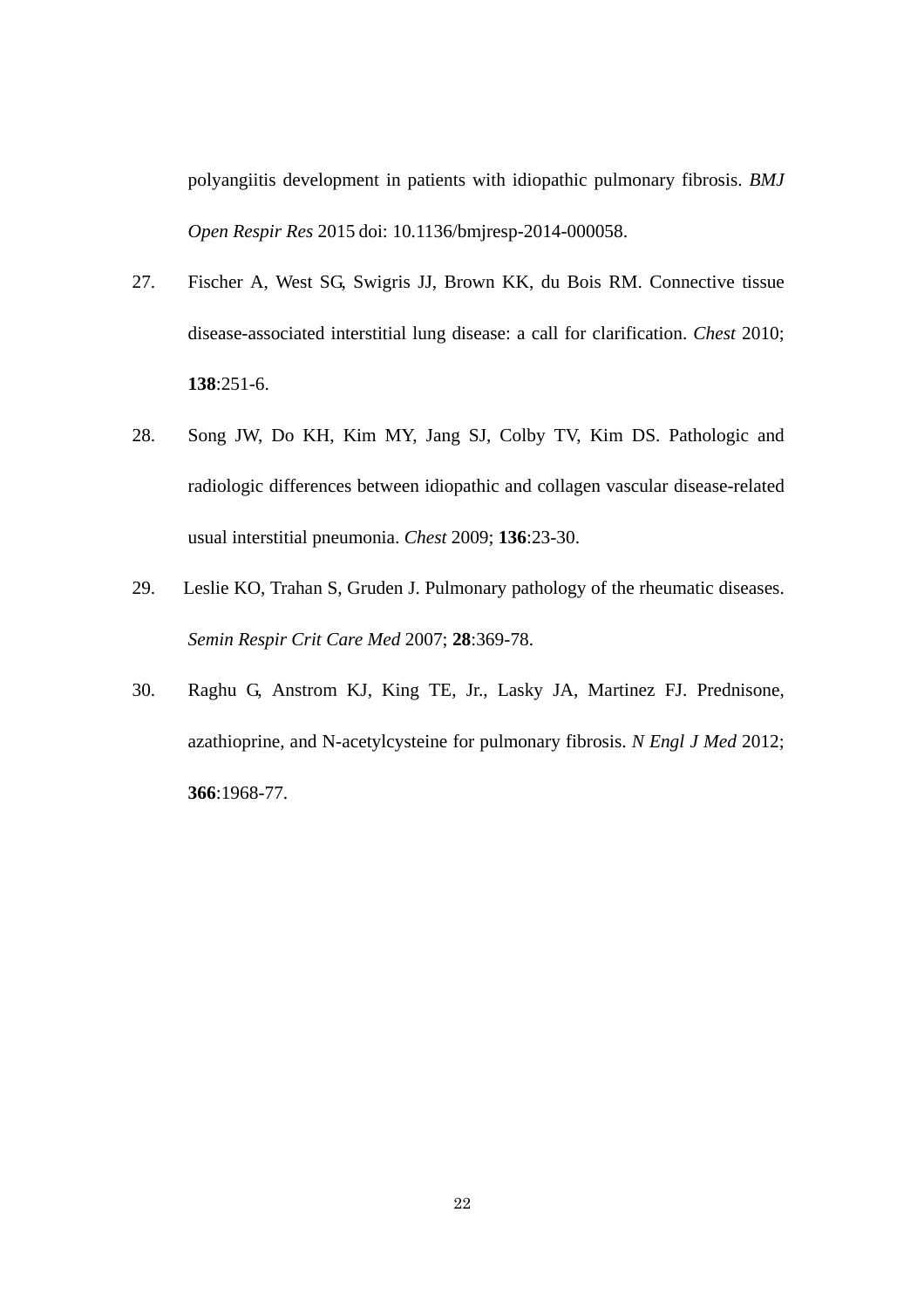| Characteristics            | <b>ANCA/UIP</b>  | <b>IPF/UIP</b>  | P-value |
|----------------------------|------------------|-----------------|---------|
| Patients                   | 12               | 108             |         |
| Age median (range)         | $65.2(48-74)$    | 65.6 (37-78)    | 0.98    |
| Male                       | $8\,$            | 82              | 1.00    |
| Smoking history (n)        |                  |                 |         |
| Never                      | 6                | 28              | 0.09    |
| Former/Current (pack year) | $6(15\pm18)$     | $80(31\pm29)$   |         |
| Initial symptoms (n)       |                  |                 |         |
| Dyspnea on exertion        | $\overline{2}$   | 49              | 0.06    |
| Cough                      | 8                | 65              | 0.76    |
| Fever                      | $\boldsymbol{0}$ | 3               | 1.00    |
| Bloody sputum              | $\boldsymbol{0}$ | $\mathbf{1}$    | 0.19    |
| Weight loss                | $\boldsymbol{0}$ | $\mathbf{1}$    | 0.19    |
| Pulmonary function         |                  |                 |         |
| FVC % pred.                | $92.9 \pm 17.3$  | $83.0 \pm 16.5$ | 0.08    |
| $FEV1/FVC$ $%$             | $79.6 \pm 8.6$   | $81.0 + 6.6$    | 0.85    |
| $DL_{CO}$ % pred.          | $81.7 \pm 30.2$  | $81.2 \pm 21.6$ | 0.69    |
| Serological test           |                  |                 |         |
| LDH (U/I)                  | $227 \pm 38.9$   | $232 \pm 40.4$  | 0.63    |
| $KL-6$ (IU/ml)             | $1218 \pm 624$   | 1208±771        | 0.66    |

**Table 1** Clinical characteristics in patients with usual interstitial pneumonia associated with MPO-ANCA and idiopathic pulmonary fibrosis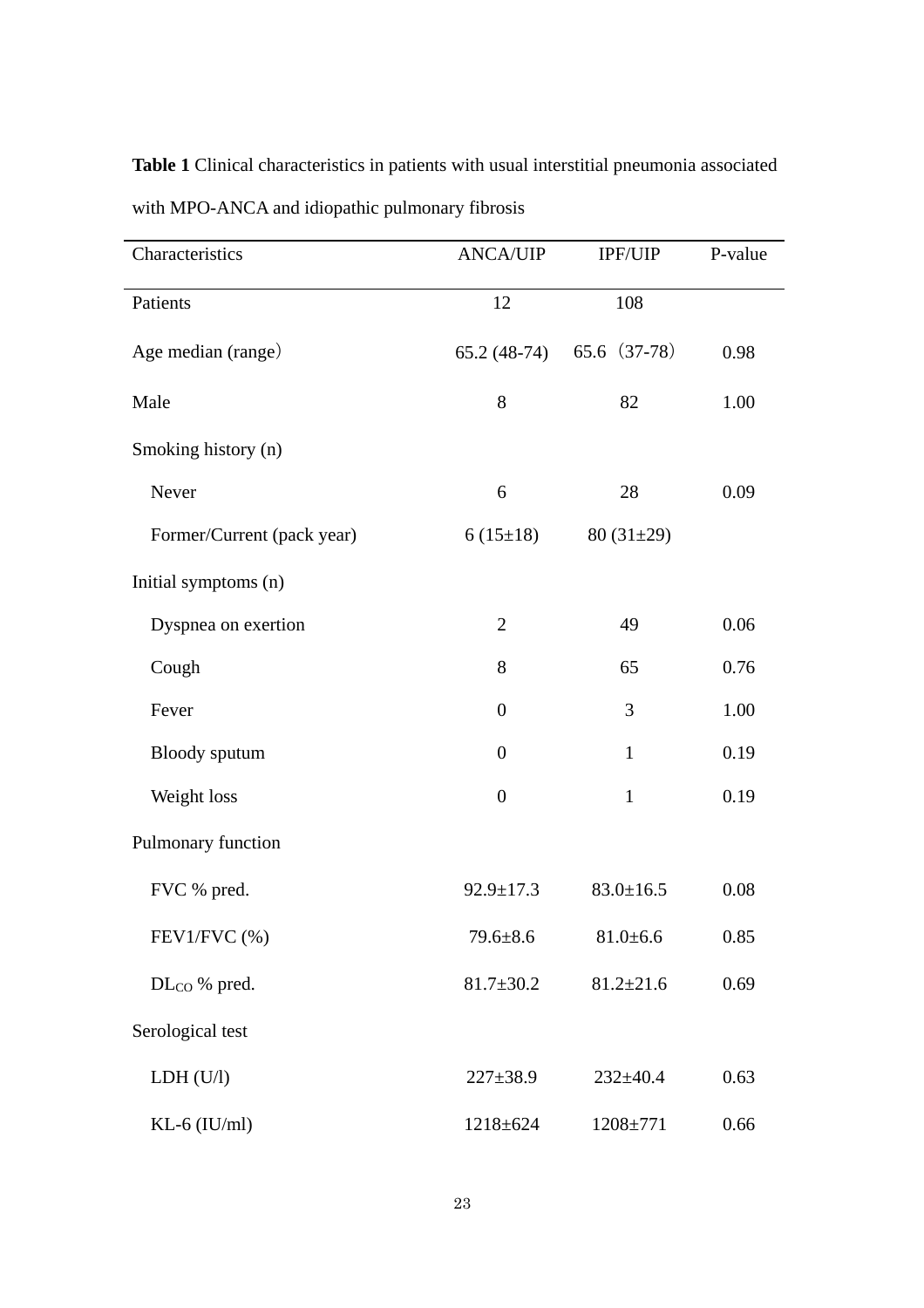| $SP-D$ (ng/ml)                  | $205 \pm 127$   | $263 \pm 173$   | 0.46 |
|---------------------------------|-----------------|-----------------|------|
| $CRP$ (mg/dl)                   | $0.85 \pm 1.56$ | $0.48 \pm 1.31$ | 0.12 |
| $PaO2$ (Torr)                   | $81.0 \pm 11.6$ | $80.7+9.3$      | 0.74 |
| $PaCO2$ (Torr)                  | $43.1 \pm 3.4$  | $41.7 \pm 3.5$  | 0.17 |
| Brochoalveolar lavage fluid     |                 |                 |      |
| Total cells $(\times 10^4$ /ml) | $25.3 \pm 13.4$ | $27.7 \pm 32.1$ | 0.45 |
| Lymphocytes $(\% )$             | $15.2 \pm 11.2$ | $15.3 \pm 15.7$ | 0.54 |
| Neutrophils $(\%)$              | $9.05 \pm 7.92$ | $3.52 \pm 6.21$ | 0.02 |
|                                 |                 |                 |      |

Data are presented as median (range) in number of patients or mean  $\pm$  standard deviation in values.

- ANCA: anti-neutrophil cytoplasmic antibody
- IPF: idiopathic pulmonary fibrosis

UIP: usual interstitial pneumonia

FVC: forced vital capacity

FEV1: forced expiatory volume in 1 second

DL<sub>CO</sub>: diffusing capacity of lung for carbon monoxide

LDH: lactate dehydrogenase

KL-6: Krebs von den Lugen-6

SP-D: surfactant protein-D

CRP: C-reactive protein

PaO2: arterial oxygen tension

PaCO2: arterial carbon dioxide tension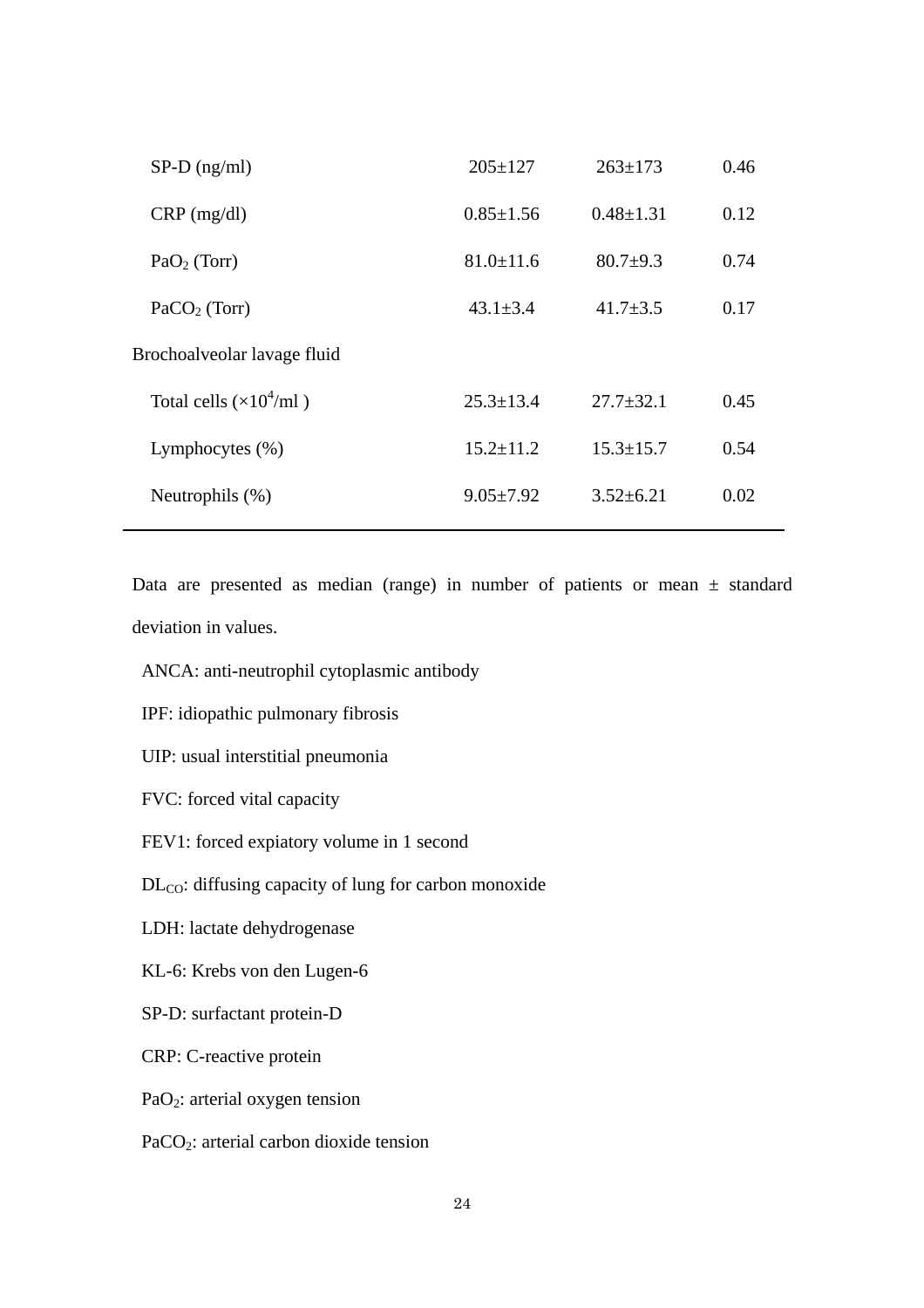### **Table 2.** Comparison of HRCT findings between usual interstitial pneumonia associated

| HRCT findings,<br>Yes/No                            | <b>ANCA/UIP</b> | IPF/UIP | p-value |
|-----------------------------------------------------|-----------------|---------|---------|
| Honeycombing                                        | 9/3             | 57/51   | 0.22    |
| Reticulation                                        | 12/0            | 108/0   | 1.00    |
| Distribution: Subpleural / bronchovascular /diffuse | 9/3/0           | 88/12/8 | 0.17    |
| <b>Traction bronchiectasis</b>                      | 12/0            | 108/0   | 1.00    |
| <b>Bronchial thickening</b>                         | 0/12            | 8/100   | 1.00    |
| Increased attenuation around honeycombing and cysts | 5/7             | 8/100   | < 0.01  |
| Pulmonary artery dilation                           | 0/12            | 6/102   | 1.00    |
| Enlarged mediastinal lymph nodes                    | 1/11            | 15/93   | 1.00    |
| Pleural thickening                                  | 0/12            | 3/105   | 1.00    |
| Ground glass attenuation                            | 3/9             | 27/81   | 1.00    |
| Consolidation                                       | 0/12            | 2/106   | 1.00    |
| Micronodules                                        | 1/11            | 21/87   | 0.69    |
|                                                     |                 |         |         |

#### with MPO-ANCA and idiopathic pulmonary fibrosis

Data are presented as number of patients. All p-values were evaluated by comparing

Emphysema 29/79 0.73

between ANCA/UIP and IPF/UIP using Fisher's exact test.

HRCT: high resolution CT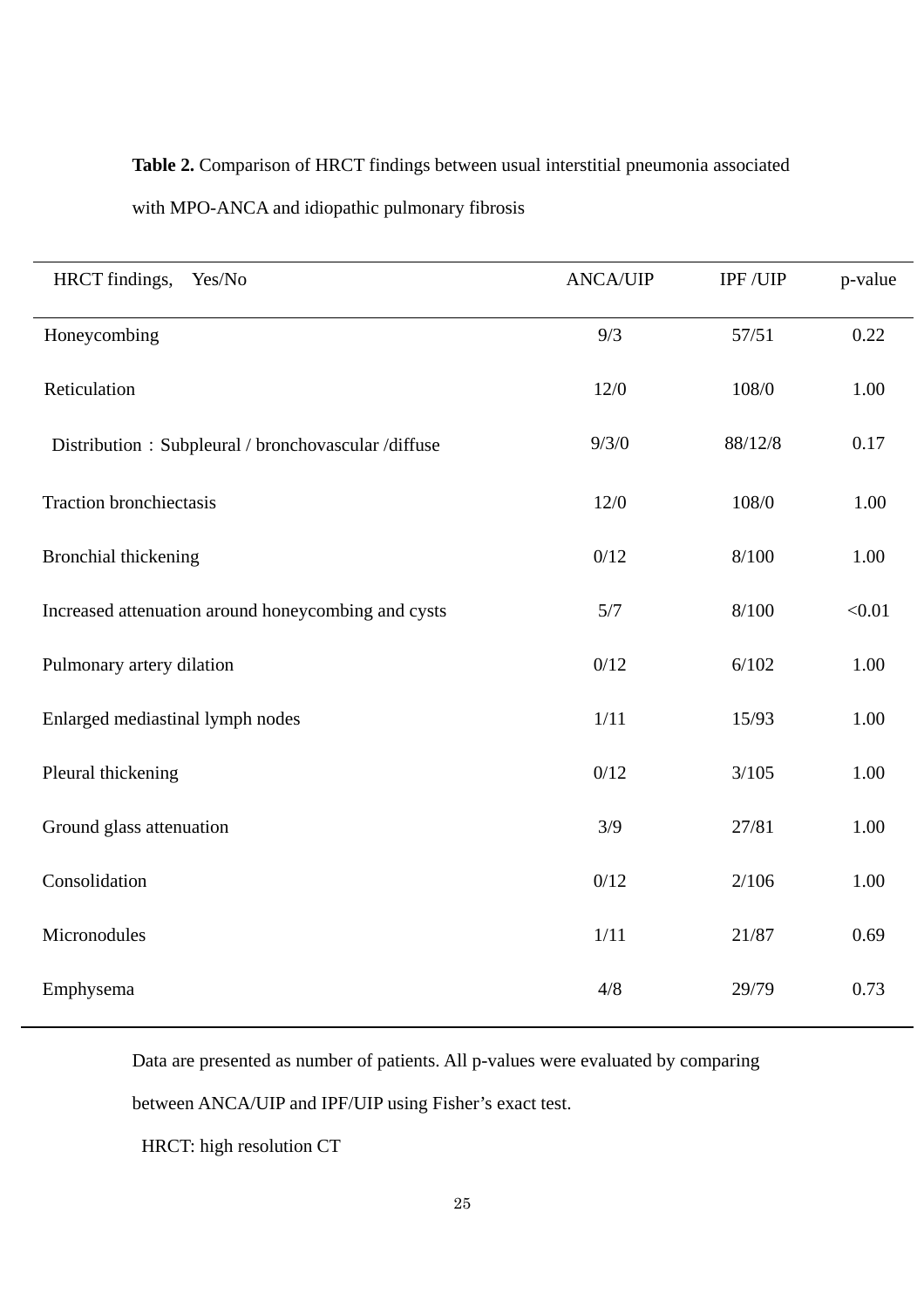ANCA: anti-neutrophil cytoplasmic antibody

- UIP: usual interstitial pneumonia
- IPF: idiopathic pulmonary fibrosis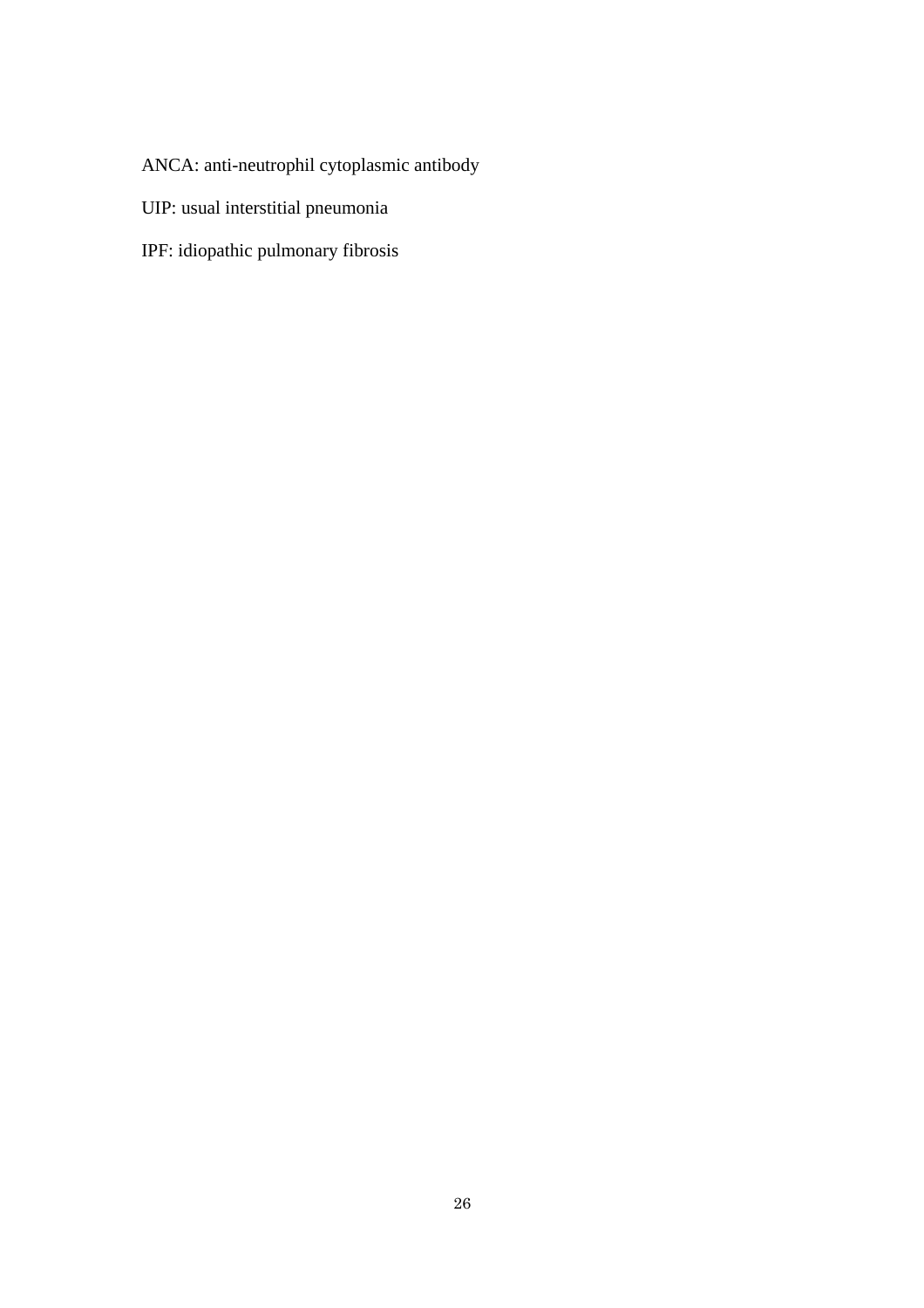# **Table 3**. Comparison of pathological features between usual interstitial pneumonia associated with MPO-ANCA and idiopathic pulmonary fibrosis

| Pathological features, Grade 0/1/2/3   | <b>ANCA/UIP</b> | IPF/UIP   | p-value |
|----------------------------------------|-----------------|-----------|---------|
| <b>Interstitial inflammation</b>       | 0/0/5/7         | 0/22/6/2  | < 0.01  |
| Plasma cell infiltration               | 0/1/5/6         | 2/23/4/1  | < 0.01  |
| <b>Interstitial fibrosis</b>           | 0/0/7/5         | 0/6/10/14 | 0.71    |
| Smooth muscle hyperplasia              | 0/5/6/1         | 0/10/16/4 | 0.55    |
| Lymphoid follicle with germinal center | 2/5/4/1         | 28/2/0/0  | < 0.01  |
| Organizing pneumonia                   | 6/4/2/0         | 14/13/3/0 | 0.97    |
| Fibroblastic foci                      | 1/7/3/1         | 4/12/12/2 | 0.69    |
| Microscopic honeycombing               | 5/3/2/2         | 7/15/6/2  | 0.74    |
| Emphysema                              | 9/3/0/0         | 11/16/2/1 | 0.02    |
| Cyst                                   | 1/6/2/3         | 15/12/3/0 | 0.01    |
| Cellular bronchiolitis                 | 0/5/5/2         | 10/19/0/1 | < 0.01  |
| <b>Bronchiolar fibrosis</b>            | 11/0/1/0        | 23/7/0/0  | 0.33    |
| Vascular medial thickening             | 6/6/0/0         | 17/9/4/0  | 1.00    |
| Perivascular collagen deposition       | 10/2/0/0        | 28/2/0/0  | 0.78    |
| Pleuritis                              | 11/1/0/0        | 26/4/0/0  | 0.65    |

Data are presented as number of patients. All p-values were evaluated by comparing between ANCA/UIP and IPF/UIP using Mann-Whitney's U-test. The higher grade means more severe change in pathological assessment.

ANCA: anti-neutrophil cytoplasmic antibody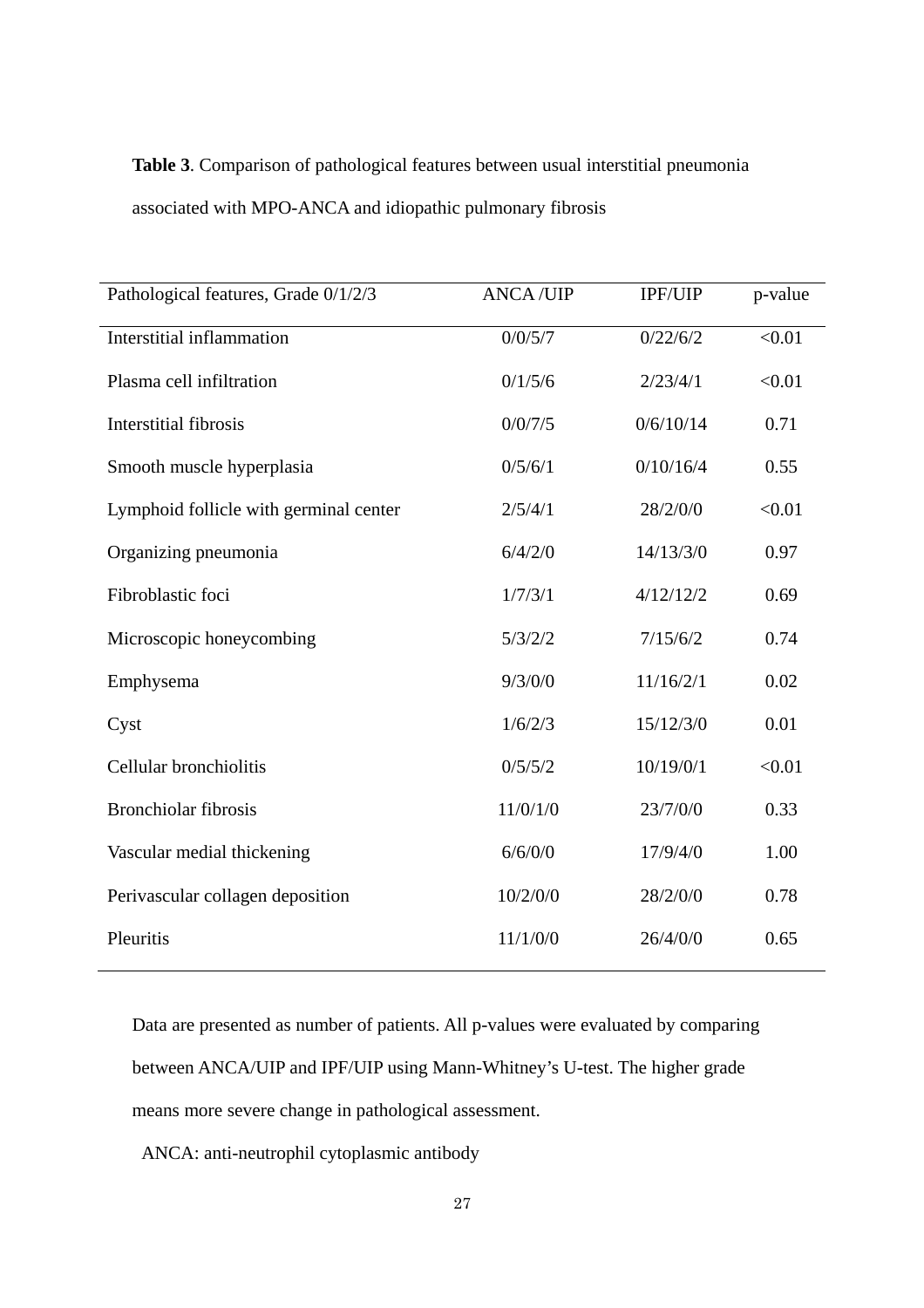- UIP: usual interstitial pneumonia
- IPF: idiopathic pulmonary fibrosis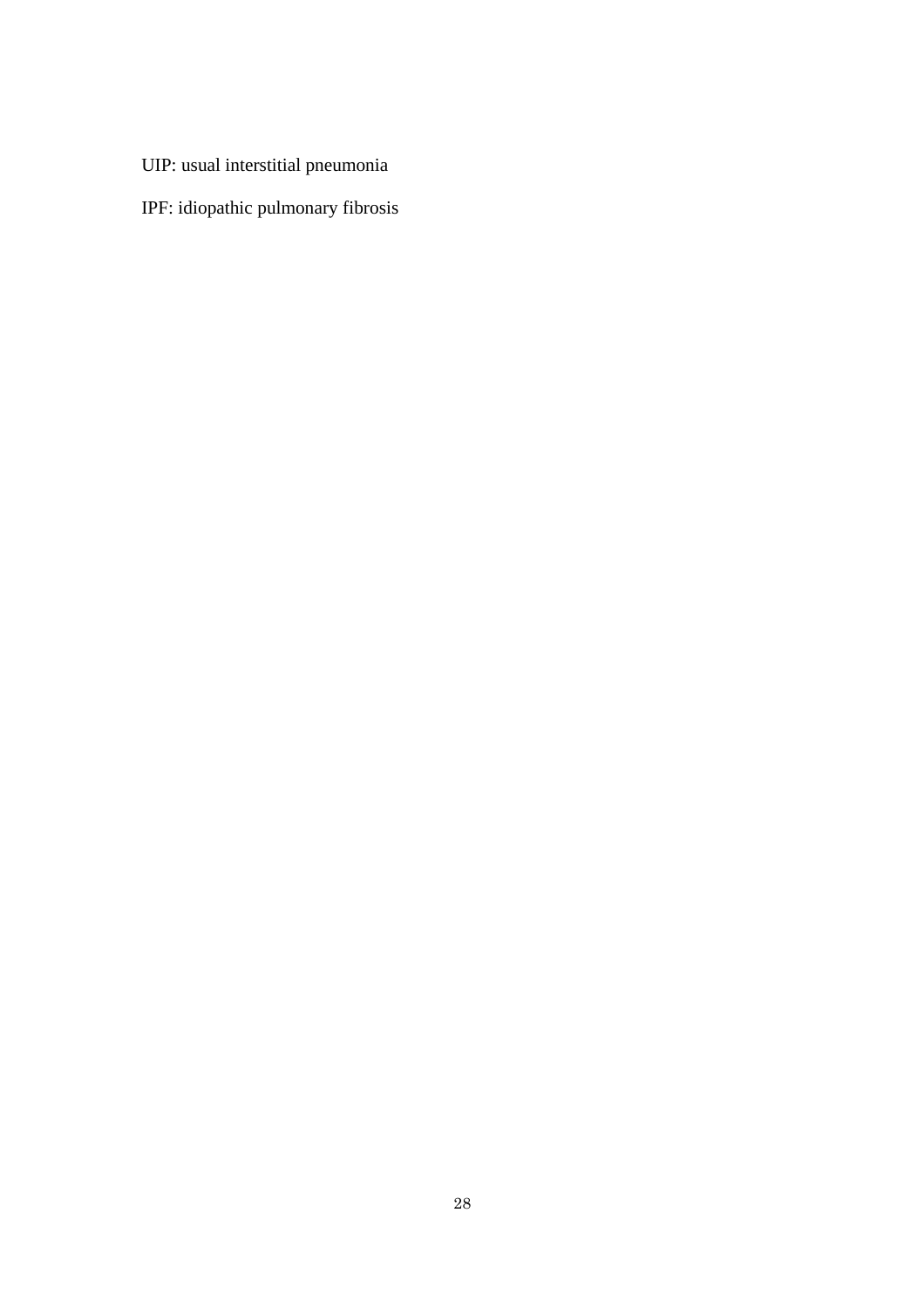|                                        | <b>ANCA/UIP</b> | IPF/UIP        | p-value |
|----------------------------------------|-----------------|----------------|---------|
| <b>Occurrence</b>                      |                 |                |         |
| <b>MPA</b>                             | 3               | $\Omega$       |         |
| Acute exacerbation                     | 1               | 30             | 0.17    |
| Treatment response in six-month period |                 |                |         |
| Improved / stable / worsened           | 5/1/0           | 2/12/11        | 0.057   |
| <b>Causes of death</b>                 | $(n=5)$         | $(n=53)$       |         |
| Acute exacerbation                     | $\mathbf{1}$    | 17             |         |
| <b>MPA</b>                             | $\overline{2}$  | $\theta$       |         |
| Chronic respiratory failure            | $\overline{2}$  | 23             |         |
| Respiratory tract infection            | $\Omega$        | $\overline{2}$ |         |
| Lung cancer                            | $\Omega$        | $\overline{2}$ |         |
| Others                                 | 0               | 9              |         |

**Table 4.** Comparison of clinical course and treatment between usual interstitial pneumonia associated with MPO-ANCA and idiopathic pulmonary fibrosis

Data are presented as number of patients.

MPA: microscopic polyangitis

ANCA: anti-neutrophil cytoplasmic antibody

UIP: usual interstitial pneumonia

IPF: idiopathic pulmonary fibrosis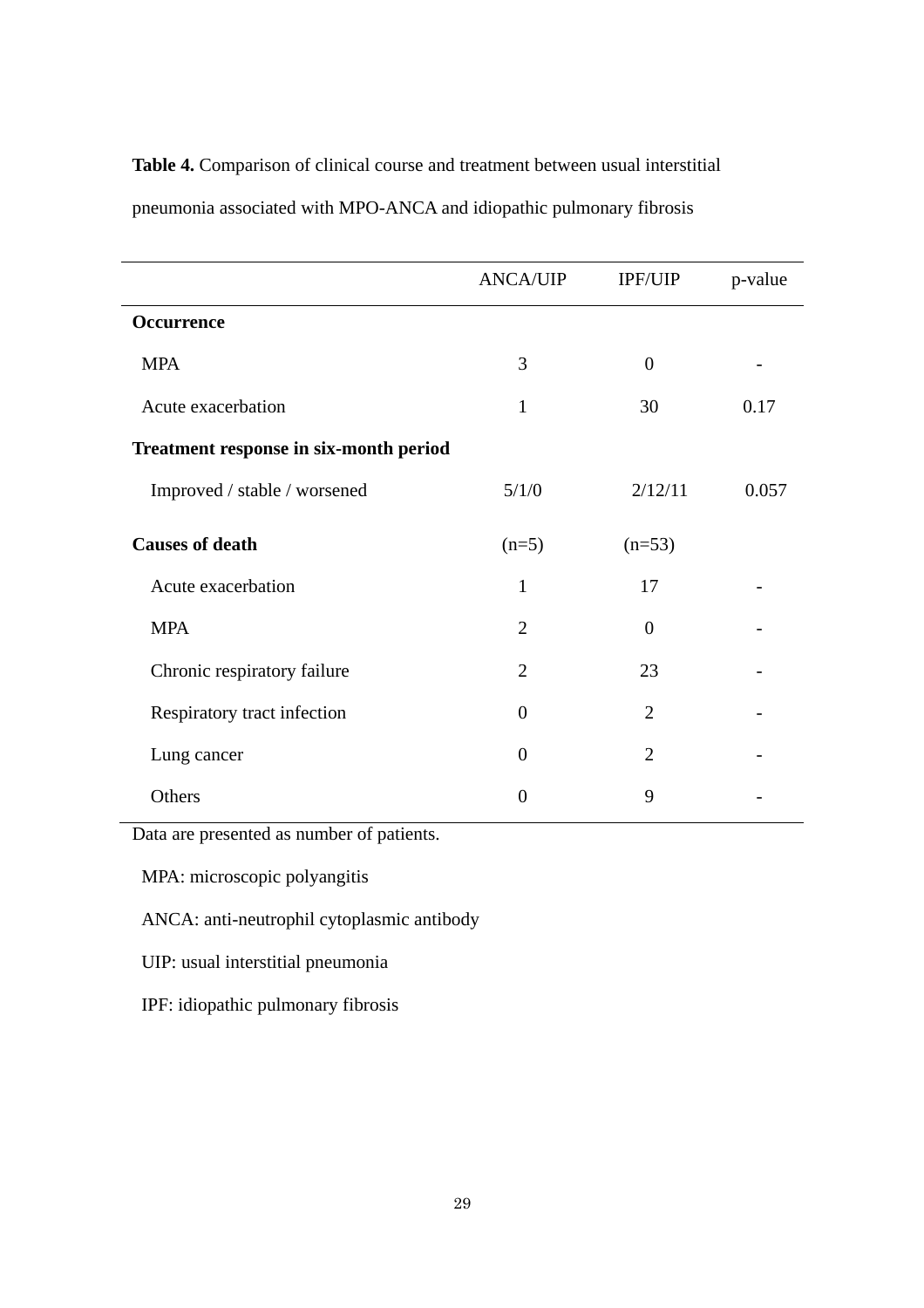#### **FIGURE LEGENDS**

**Figure 1**. Typical HRCT images and histopathology of a patient with ANCA/UIP (a.b) and a patient with IPF/UIP (c.d)

a. Subpleural reticulation (i.e., honeycombing, cysts, and traction bronchiectasis), increased attenuation around honeycombing and cysts is noted.

b. Panoramic view of a lower lobe in a patient with ANCA/UIP.

Patchy distribution of perilobular fibrosis, lymphoid follicles with germinal centers and microcystic change are noted. (HE, x 1.25) Moderate interstitial inflammatory cells and fibroblastic foci (arrow) are observed. (HE, x 4)

c. HRCT images of a patient with IPF/UIP.

d. Panoramic view of a lower lobe in a patient with IPF/UIP (HE, x 1.25)

Less marked interstitial inflammatory cells. (HE, x 4)

ANCA: anti-neutrophil cytoplasmic antibody

IPF: idiopathic pulmonary fibrosis

UIP: usual interstitial pneumonia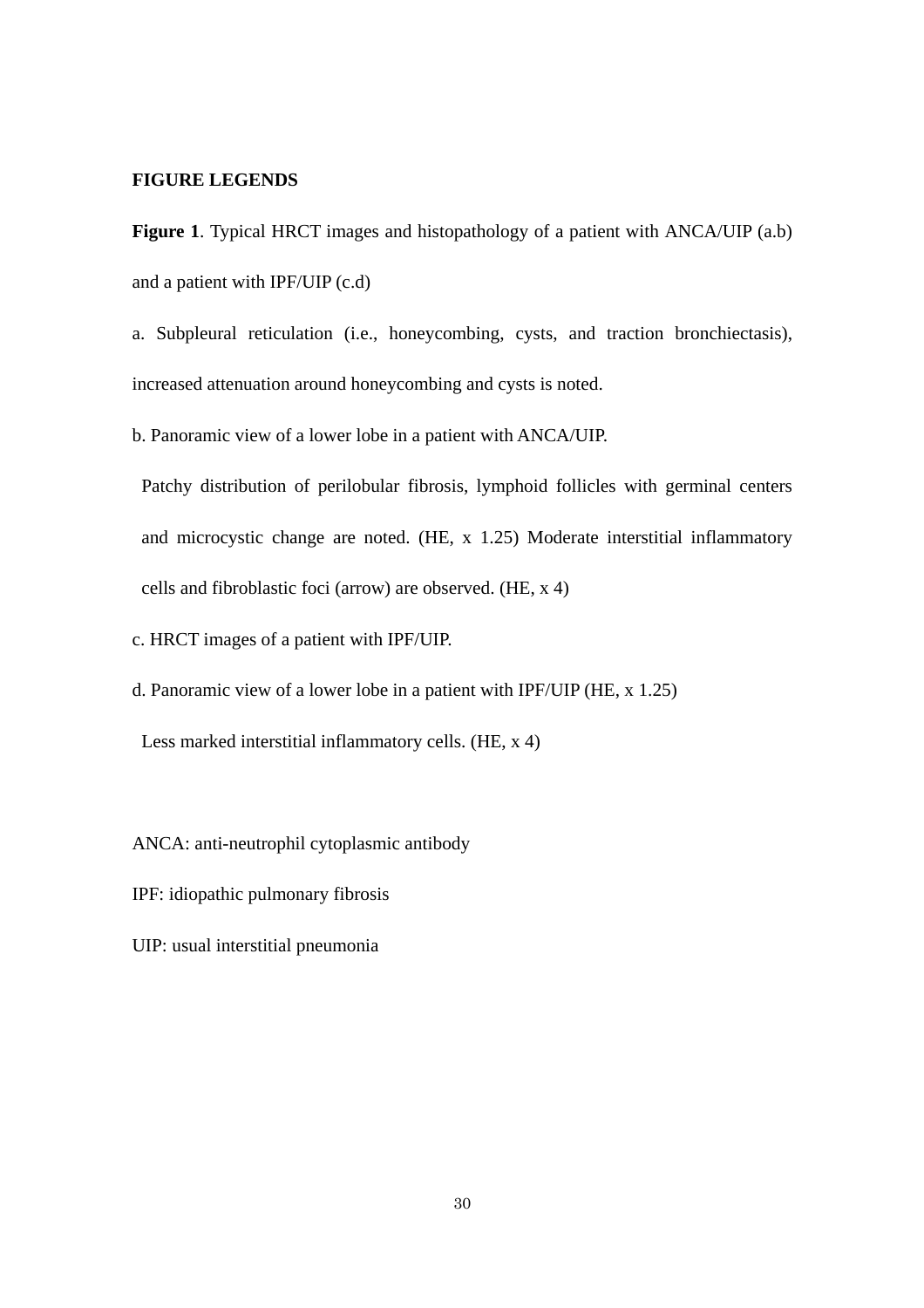**Figure 2.** Kaplan-Meier distribution of survival time in patients with ANCA/UIP vs.

those with IPF/UIP

ANCA: anti-neutrophil cytoplasmic antibody

IPF: idiopathic pulmonary fibrosis

UIP: usual interstitial pneumonia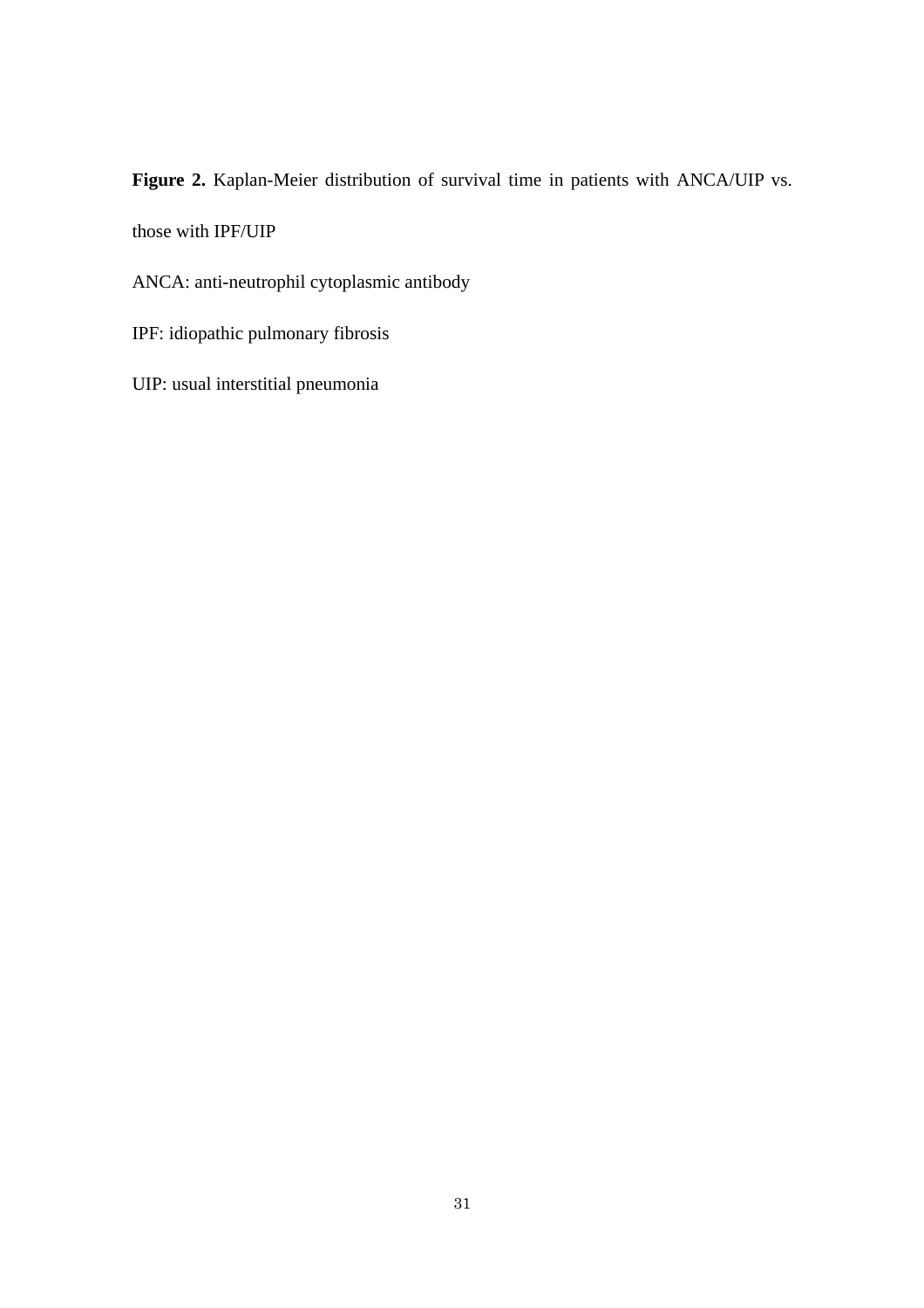